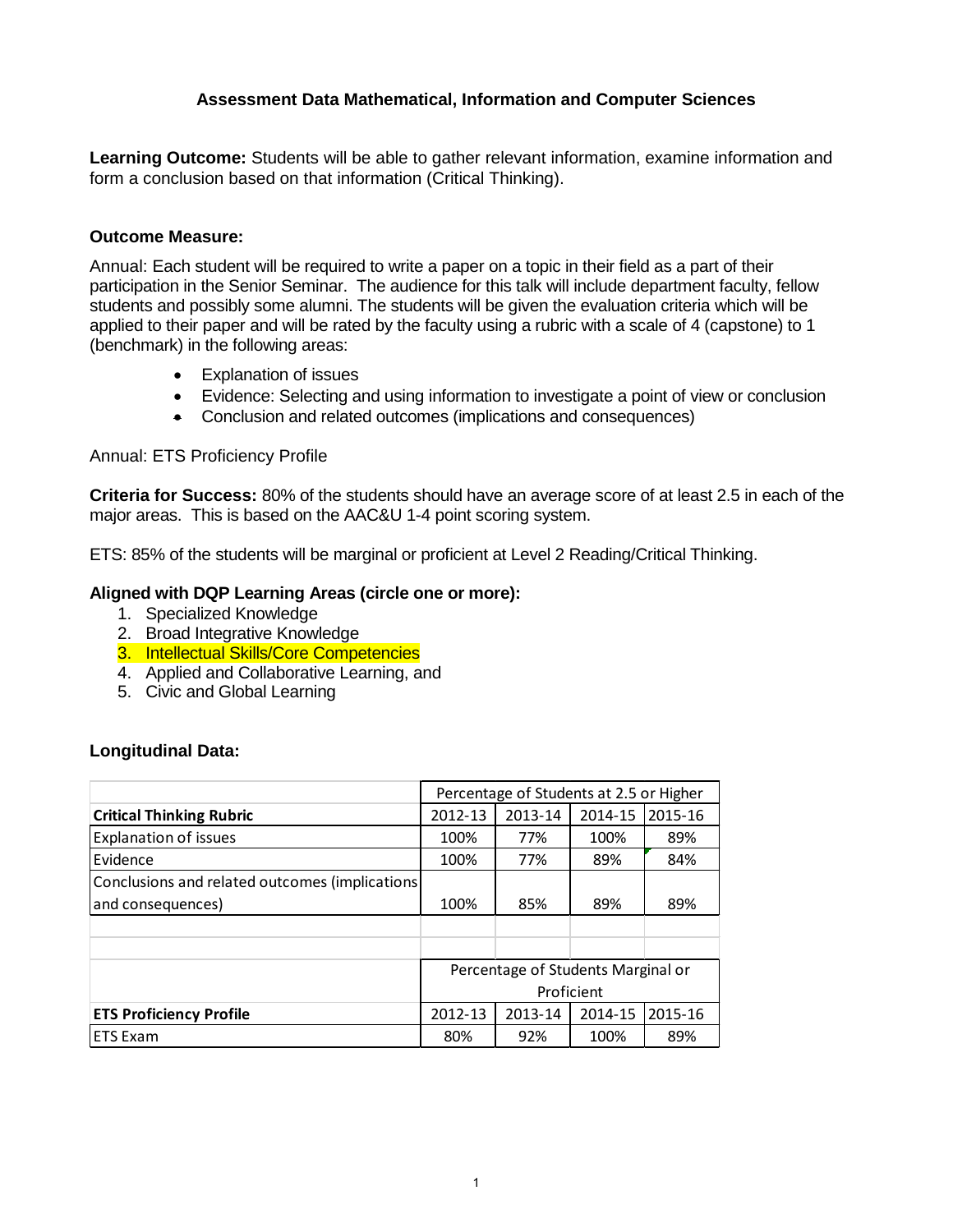### **Conclusions Drawn from Data:**

The AAC&U rubrics are written in a language that is rooted in the humanities. We have had to work with students to translate/clarify the meaning of some aspects of the rubric, assignment and our expectations. They are generally meeting our expectations. We however still have work to do.

Our students have been meeting the benchmark on the ETS exam. The variability has to do with the small sample size.

### **Changes to be Made Based on Data:**

We are providing the students with the critical thinking rubric as part of the instructions for the assignment and starting in 2014-15 we began having them self-assess their work with the rubric before submission. We expect to need to further modify the rubric to use language that is better understood by our students.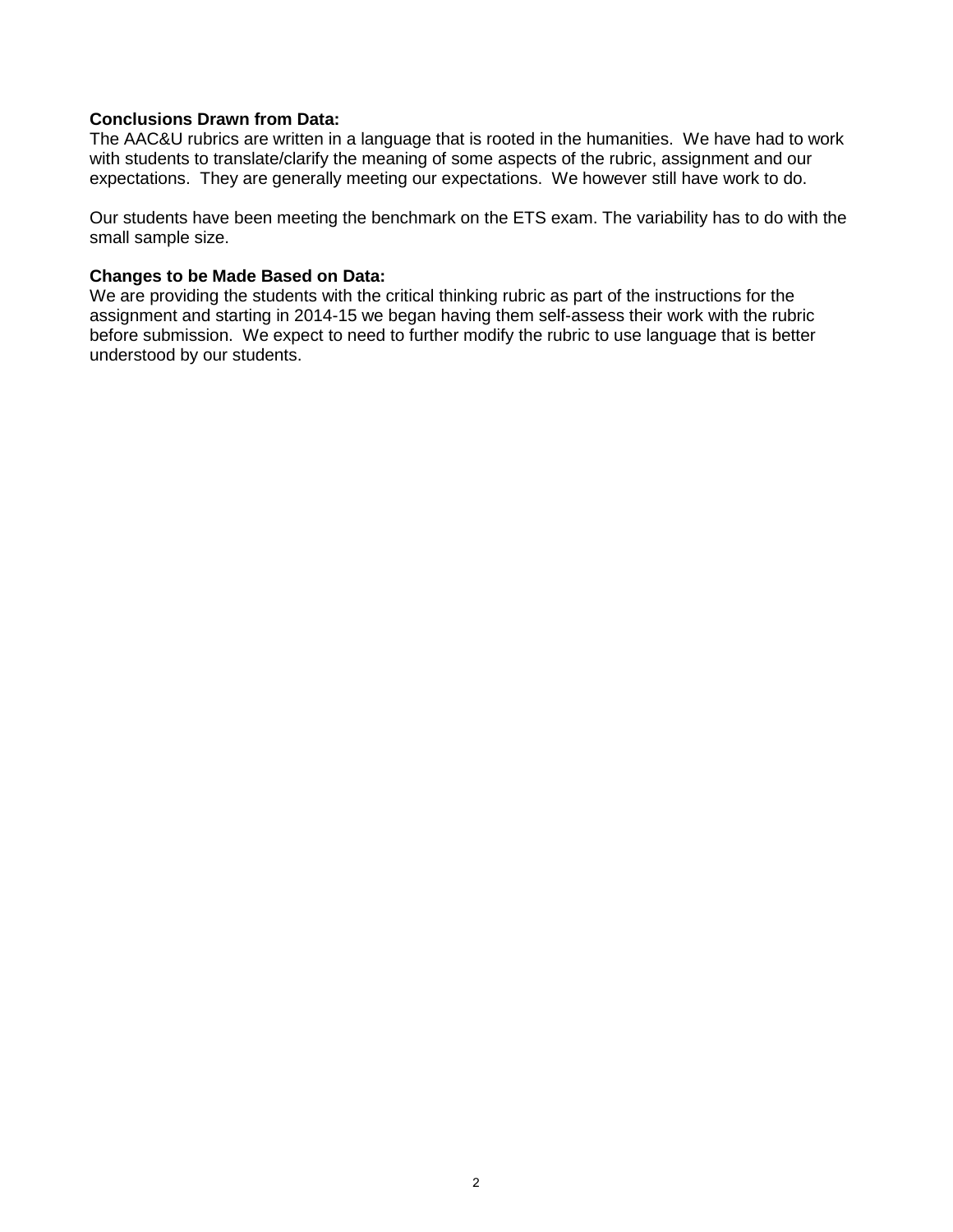# **Rubric:**

### **MICS Critical Thinking Rubric (2/6/13)**

Adapted from the AAC&U Value Rubric

|                                                                                                       | $Capstone-4$                                                                                                                                                                                                      | <b>Milestone -3</b>                                                                                                                                                                        | <b>Milestone - 2</b>                                                                                                                                                                                                               | <b>Benchmark -1</b>                                                                                                                                      |
|-------------------------------------------------------------------------------------------------------|-------------------------------------------------------------------------------------------------------------------------------------------------------------------------------------------------------------------|--------------------------------------------------------------------------------------------------------------------------------------------------------------------------------------------|------------------------------------------------------------------------------------------------------------------------------------------------------------------------------------------------------------------------------------|----------------------------------------------------------------------------------------------------------------------------------------------------------|
| <b>Explanation of issues</b>                                                                          | Issue/problem to be considered<br>critically is stated clearly and<br>described comprehensively,<br>delivering all relevant information<br>necessary for full understanding.                                      | Issue/problem to be considered<br>critically is stated, described, and<br>clarified so that understanding is<br>not seriously impeded by<br>omissions.                                     | Issue/problem to be considered<br>critically is stated but description<br>leaves some terms undefined,<br>ambiguities unexplored,<br>boundaries undetermined, and/or<br>backgrounds unknown.                                       | Issue/problem to be considered<br>critically is stated without<br>clarification or description.                                                          |
| <b>Evidence</b><br>Selecting and using information to<br>investigate a point of view or<br>conclusion | Information is taken from<br>source $(s)$ with enough<br>interpretation/evaluation to<br>develop a comprehensive analysis<br>or synthesis.<br>Viewpoints of experts are<br>questioned thoroughly.                 | Information is taken from<br>source(s) with enough<br>interpretation/evaluation to<br>develop a coherent analysis or<br>synthesis.<br>Viewpoints of experts are subject<br>to questioning. | Information is taken from<br>source(s) with some<br>interpretation/evaluation, but not<br>enough to develop a coherent<br>analysis or synthesis.<br>Viewpoints of experts are taken as<br>mostly fact, with little<br>questioning. | Information is taken from<br>source(s) without any<br>interpretation/evaluation.<br>Viewpoints of experts are taken as<br>fact, without question.        |
| <b>Conclusions and related</b><br>outcomes (implications and<br>consequences)                         | Conclusions and related outcomes<br>(consequences and implications)<br>are logical and reflect student's<br>informed evaluation and ability to<br>place evidence and perspectives<br>discussed in priority order. | Conclusion is logically tied to a<br>range of information, including<br>opposing viewpoints; related<br>outcomes (consequences and<br>implications) are identified<br>clearly.             | Conclusion is logically tied to<br>information (because information<br>is chosen to fit the desired<br>conclusion); some related<br>outcomes (consequences and<br>implications) are identified<br>clearly.                         | Conclusion is inconsistently tied<br>to some of the information<br>discussed; related outcomes<br>(consequences and implications)<br>are oversimplified. |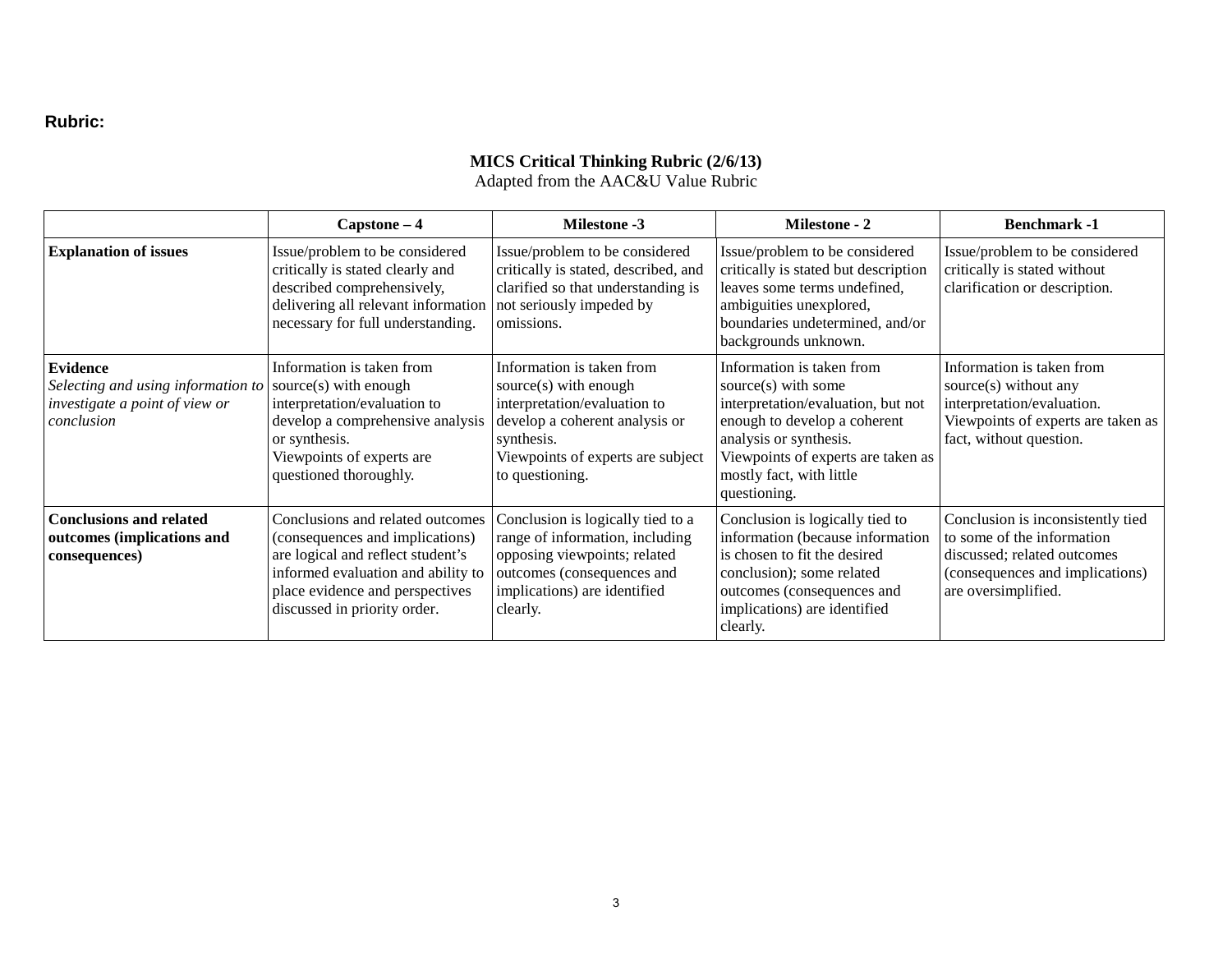**Learning Outcome:** Students will be able to identify, locate, evaluate, and effectively and responsibly use and cite information for the task at hand (Information Literacy).

**Outcome Measure:** Annual: Each student will be required to write a paper on a topic in their field as a part of their participation in the Senior Seminar. The audience for this talk will include department faculty, fellow students and possibly some alumni. The students will be given the evaluation criteria in advance and their paper will be rated by the faculty using a rubric with a scale of 4 (capstone) to 1 (benchmark) in the following areas:

- References: Multiple references from distinct reputable sources
- Citation: References cited in the body of the document
- Synthesis: Appropriately synthesizes information from multiple distinct sources.

**Criteria for Success:** 80% of the students should have an average score of at least 3 in each of the major areas.

### **Aligned with DQP Learning Areas (circle one or more):**

- 1. Specialized Knowledge
- 2. Broad Integrative Knowledge
- 3. Intellectual Skills/Core Competencies
- 4. Applied and Collaborative Learning, and
- 5. Civic and Global Learning

|                                                   | Percentage of Students at 2.5 or Higher |         |         |          |  |  |
|---------------------------------------------------|-----------------------------------------|---------|---------|----------|--|--|
| <b>Information Literacy</b>                       | 2012-13                                 | 2013-14 | 2014-15 | 2015-16* |  |  |
| References                                        |                                         |         |         | 95%      |  |  |
| Citation                                          |                                         |         |         | 84%      |  |  |
| Synthesis                                         |                                         |         |         | 84%      |  |  |
| Determine the Extent of Information Needed        | 100%                                    | 62%     | 78%     |          |  |  |
| Access the Needed Information                     | 91%                                     | 69%     | 100%    |          |  |  |
| Evaluate Information and its Sources Critically   |                                         |         |         |          |  |  |
| (carefully explains the reasons for the choice of |                                         |         |         |          |  |  |
| source) (added 2014-15)                           |                                         |         | 33%     |          |  |  |
| Use Information Effectively to Accomplish a       |                                         |         |         |          |  |  |
| Specific Purpose                                  | 91%                                     | 85%     | 89%     |          |  |  |
| Access and Use Information Ethically and          |                                         |         |         |          |  |  |
| Legally                                           | 91%                                     | 77%     | 100%    |          |  |  |

### **Longitudinal Data:**

\* Note that in 2015-16 we returned to gathering information literacy data from our writing rubric. The AAC&U rubric was not working well for our purposes.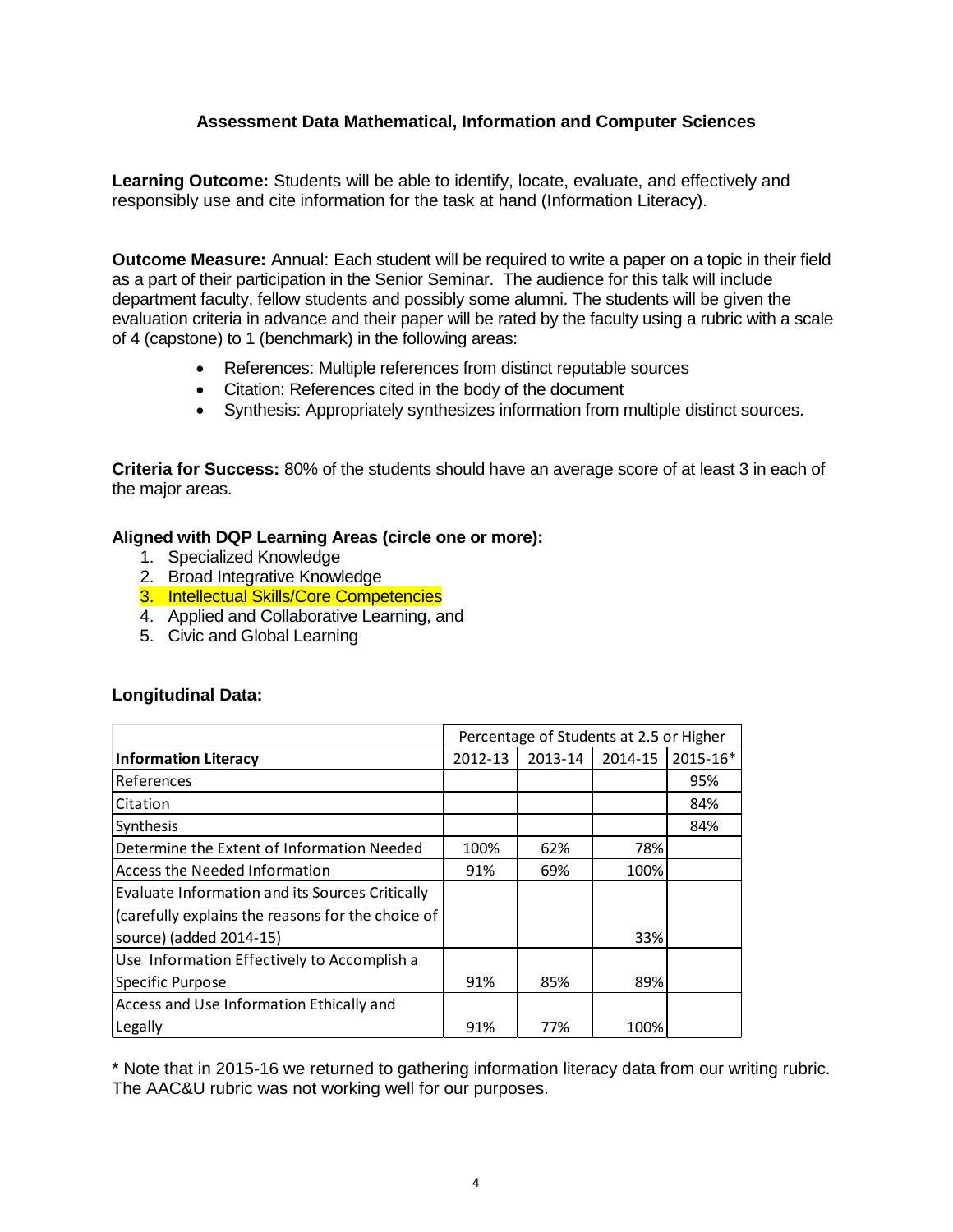### **Conclusions Drawn from Data:**

For the first two years we applied the rubric to the student's final senior paper to measure their use of information. The quality of the use of information was uneven and we had not made our expectations clear.

The students are still having trouble articulating the reasons that they have selected a specific reference for use in their final paper. They are also not cite sources with the consistency that we would desire.

### **Changes to be Made Based on Data:**

In 2014-15 we changed the assignment so that seniors submit a literature review in advance of submitting their final senior paper. This has helped students to consider their choice of references. The paper rubric (attached) has IL components and the students are asked to do a self-assessment with the rubric before turning in their final paper.

The first year of the literature review process was disappointing. We redesigned the process and changed the rubric. We returned to using the IL components of our writing rubric for assessment of IL in the senior seminar. This rubric has been in use for 10 years and the students better understand the expectations communicated by the rubric.

In addition, the change in general education requirements means that all students will be required to take an upper division literature course and that should help reinforce some of these skills closer to the time that our students are writing their final paper in senior seminar.

**Rubric** Next Page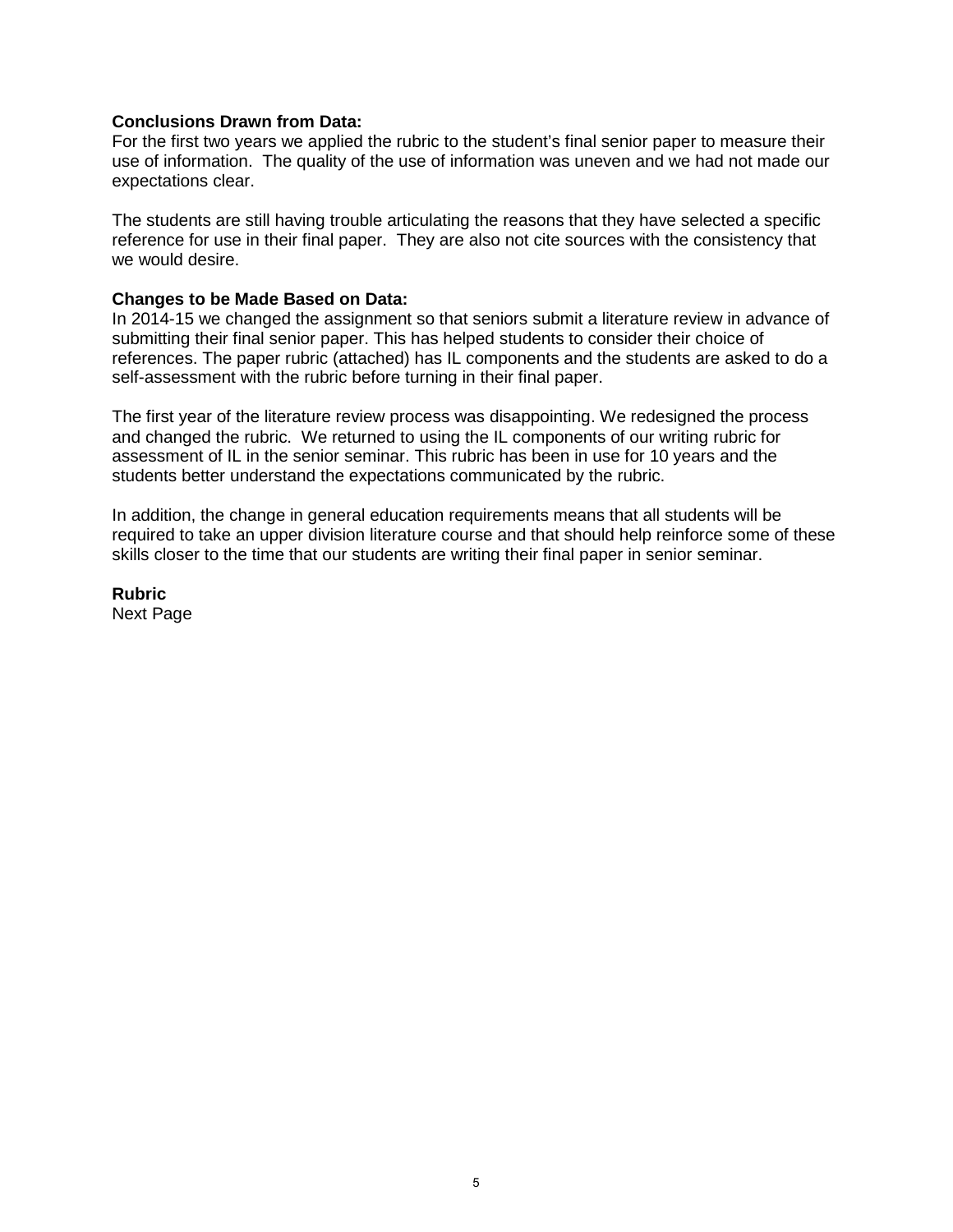| and                                     | $\Box$ | Multiple references from<br>distinct reputable sources                                                   | □      | Most references from distinct<br>reputable sources                                      | □      | Some references from reputable<br>sources                                                   | $\Box$ | No bibliography or all references<br>from untrusted sites on the internet |
|-----------------------------------------|--------|----------------------------------------------------------------------------------------------------------|--------|-----------------------------------------------------------------------------------------|--------|---------------------------------------------------------------------------------------------|--------|---------------------------------------------------------------------------|
| Bibliography<br>supporting<br>documents | □      | References cited in the body of<br>the document                                                          | $\Box$ | Some citation of references in<br>the body of the document                              | $\Box$ | Limited citation of references in<br>the body of the document                               | $\Box$ | No citation of references in the body<br>of the document                  |
|                                         | □      | Conveys a central theme with<br>all ideas connected,<br>arrangement of ideas clearly<br>related to topic | $\Box$ | Conveys a central idea or topic<br>with some ideas connected to<br>the topic            | □      | Attempts to focus on an idea or<br>topic with many ideas not<br>connected to the topic      | □      | Has little or no focus on central idea<br>or topic                        |
|                                         | $\Box$ | Clear introduction, body (with<br>sections), and conclusion<br>includes summary and closure              | $\Box$ | Includes introduction, body and<br>conclusion                                           | $\Box$ | Introduction, body, conclusion<br>detectable but not clear                                  | □      | Introduction, body or conclusion<br>absent                                |
| Organization                            | $\Box$ | Includes both an abstract and<br>table of contents                                                       | $\Box$ | Includes abstract and table of<br>contents (one partial and one<br>complete)            | □      | Includes partial abstract and<br>partial table of contents                                  | □      | No abstract or table of contents                                          |
|                                         | □      | No use of first- person tense                                                                            | □      | Few uses of the first-person<br>tense                                                   | □      | Several uses of the first- person<br>tense                                                  | $\Box$ | Written in first-person tense                                             |
| Grammar and<br>spelling                 | $\Box$ | No grammatical or spelling<br>errors                                                                     | □      | Few grammatical and spelling<br>errors                                                  | $\Box$ | Some grammatical and spelling<br>errors                                                     | □      | Many grammatical and spelling<br>errors                                   |
|                                         | $\Box$ | Appropriately synthesizes<br>information from multiple<br>distinct sources                               | $\Box$ | Synthesis of information from at<br>least three distinct sources                        | □      | Synthesis of information from at<br>least two distinct sources                              | $\Box$ | Summary reporting of information<br>without synthesis                     |
| Depth of information                    | $\Box$ | Draws conclusions and<br>personal insights from<br>synthesis                                             | □      | At least two personal insights or<br>conclusions stated                                 | □      | At least one personal insight or<br>conclusion stated                                       | □      | No personal insights                                                      |
|                                         | $\Box$ | Has the minimum number of<br>pages including penalty pages;<br>subject coverage is excellent             | $\Box$ | Has the minimum number of<br>pages including penalty pages;<br>subject coverage is good | $\Box$ | Has the minimum number of<br>pages including penalty pages;<br>subject coverage is adequate | $\Box$ | Does not have the minimum<br>number of pages including penalty<br>pages   |
|                                         | $\Box$ | Sentences flow                                                                                           | $\Box$ | Good sentence structure                                                                 | $\Box$ | Occasional poor sentence<br>structure                                                       | $\Box$ | Frequent poor sentence structure                                          |
|                                         | $\Box$ | Smooth transitions between<br>paragraphs                                                                 | □      | Adequate transitions between<br>paragraphs                                              | $\Box$ | Transitions between paragraphs<br>unclear                                                   | □      | Lacked transitions between<br>paragraphs                                  |
| Clarity of writing                      | $\Box$ | Any and all terms and<br>acronyms are defined                                                            | $\Box$ | Most terms and acronyms are<br>defined                                                  | $\Box$ | Some terms and acronyms are<br>defined                                                      | $\Box$ | Many terms and acronyms are<br>undefined                                  |
|                                         | $\Box$ | Provides evidence to support<br>points                                                                   | $\Box$ | Lacks support for some points                                                           | □      | Provides minimal support for<br>points                                                      | □      | Ideas not supported                                                       |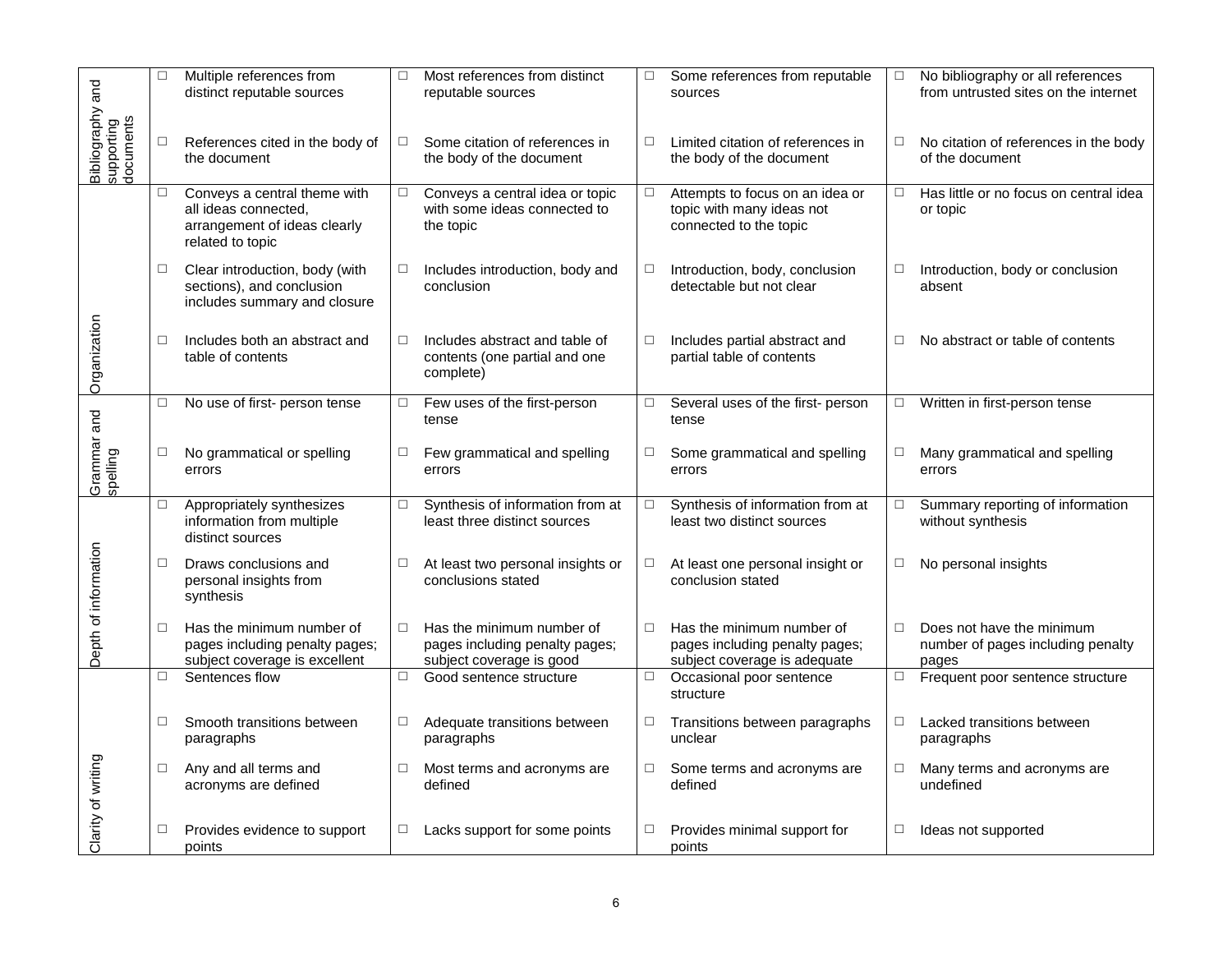**Learning Outcome:** Students will be able to speak about their work with precision, clarity and organization (Oral Communication).

**Outcome Measure:** Annual: Each student will be required to give a 20-minute oral presentation on a topic in their field as a part of their participation in the Senior Seminar. The audience for this talk will include department faculty, fellow students and possibly some alumni. The students will be given the evaluation criteria in advance of their presentation and will be rated by the faculty using a rubric with a scale of 4 (outstanding) to 1 (unsatisfactory) in the following areas:

- Command of background material
- Organization
- Oral presentation skills (added as part of the new rubric in the spring of 2010)
- Use of presentation tools
- Ability to field questions from the audience

Note that the department has a mapping between its rubric and the AAC&U Oral Communication Value Rubric.

**Criteria for Success:** 80% of the students should have an average score of at least 2.5 in each of the major areas in the department rubric. This translates to 80% of the students being above a 3.5 in the AAC&U rubric.

Our translation from our data to the AAC&U is included. Our department continues to provide the students with our departmental rubric because it has been developed over many years and works effectively with our majors.

### **Aligned with DQP Learning Areas (circle one or more):**

- 1. Specialized Knowledge
- 2. Broad Integrative Knowledge
- 3. Intellectual Skills/Core Competencies
- 4. Applied and Collaborative Learning, and
- 5. Civic and Global Learning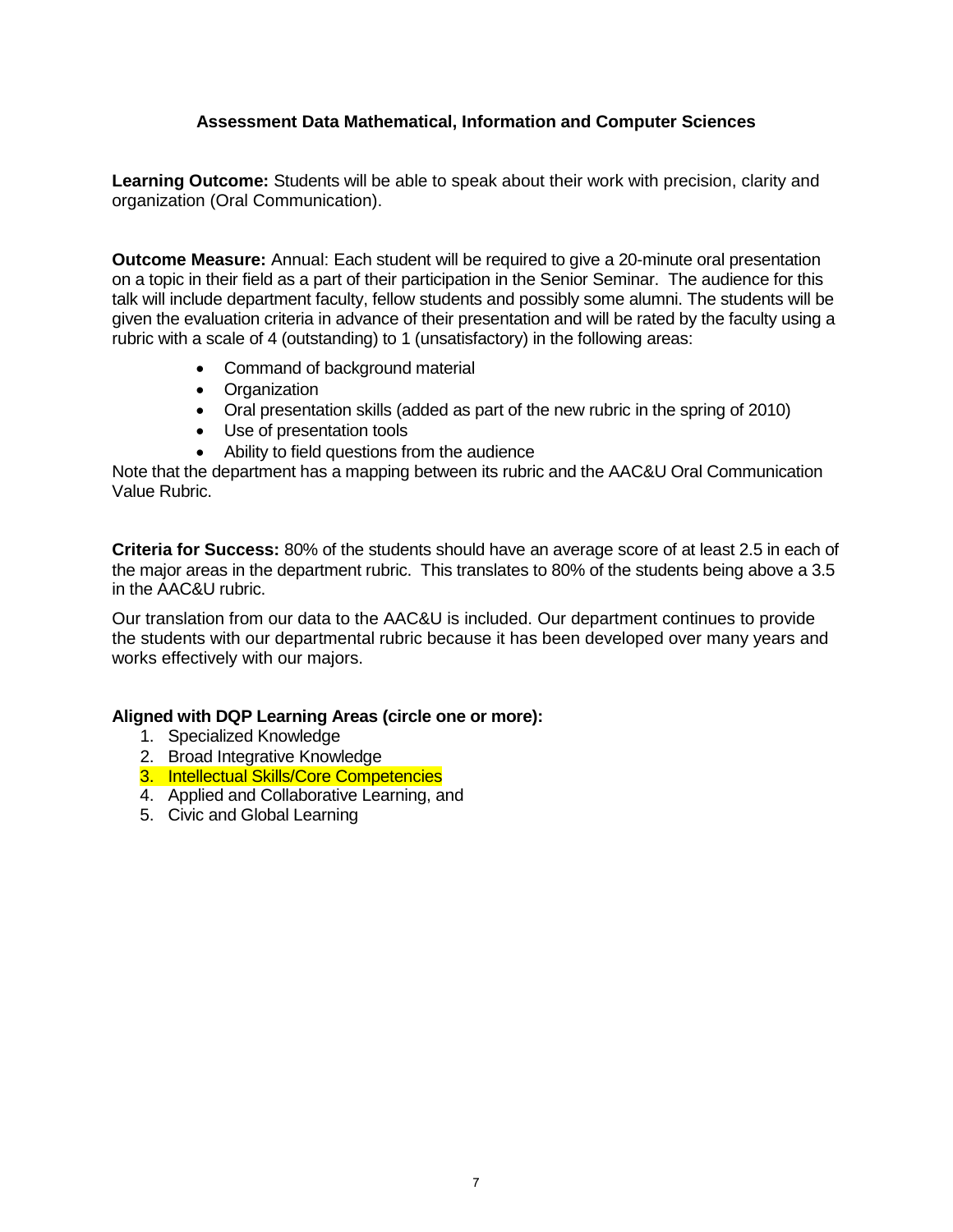### **Longitudinal Data:**

| <b>Oral Presentation</b>        | 2004-05 | 2005-06 | 2006-07 | 2007-08 | 2008-09 | 2009-10 | 2010-11 | 2011-12 | 2012-13 | 2013-14 | 2014-15 | 2015-16 |
|---------------------------------|---------|---------|---------|---------|---------|---------|---------|---------|---------|---------|---------|---------|
| Background                      | 92%     | 80%     | 94%     | 94%     | 88%     | 100%    | 95%     | 100%    | 100%    | 92%     | 100%    | 95%     |
| Organization                    | 92%     | 80%     | 94%     | 94%     | 94%     | 100%    | 85%     | 100%    | 100%    | 100%    | 100%    | 100%    |
| Oral presetnation skills (2010) |         |         |         |         |         | 100%    | 90%     | 100%    | 100%    | 92%     | 100%    | 95%     |
| <b>Presentation Tools</b>       | 83%     | 80%     | 94%     | 88%     | 94%     | 100%    | 100%    | 100%    | 100%    | 100%    | 100%    | 100%    |
| Ability to field questions      | 92%     | 80%     | 94%     | 81%     | 100%    | 100%    | 100%    | 83%     | 100%    | 100%    | 89%     | 100%    |

AAC&U "translation" (we have only done this for the years that PLNU has been making use of the DQP)

| Oral AAC&U                 | 2012-13 | 2013-14 | 2014-15 | 2015-16 |
|----------------------------|---------|---------|---------|---------|
| Organization               | 100%    | 100%    | 100%    | 100%    |
| Language                   | 100%    | 92%     | 100%    | 100%    |
| Delivery                   | 100%    | 92%     | 100%    | 95%     |
| <b>Supporting Material</b> | 100%    | 100%    | 100%    | 100%    |
| <b>Central Message</b>     | 100%    | 100%    | 89%     | 100%    |

# **Conclusions Drawn from Data:**

In general, the students have been performing reasonably well in the area of giving oral presentations. We attribute this to the fact that we intentionally have students presenting technical material in front of others starting in their freshman year.

### **Changes to be Made Based on Data:**

Over time we have increased our standards and expanded the rubric to increase clarity for students and to push them to speak at a professional level. Looking at the scores, it is possible to see the times when alterations have been made:

- 2008-09 Standards tightened
- 2009-10 Rubric expanded to include more detailed instructions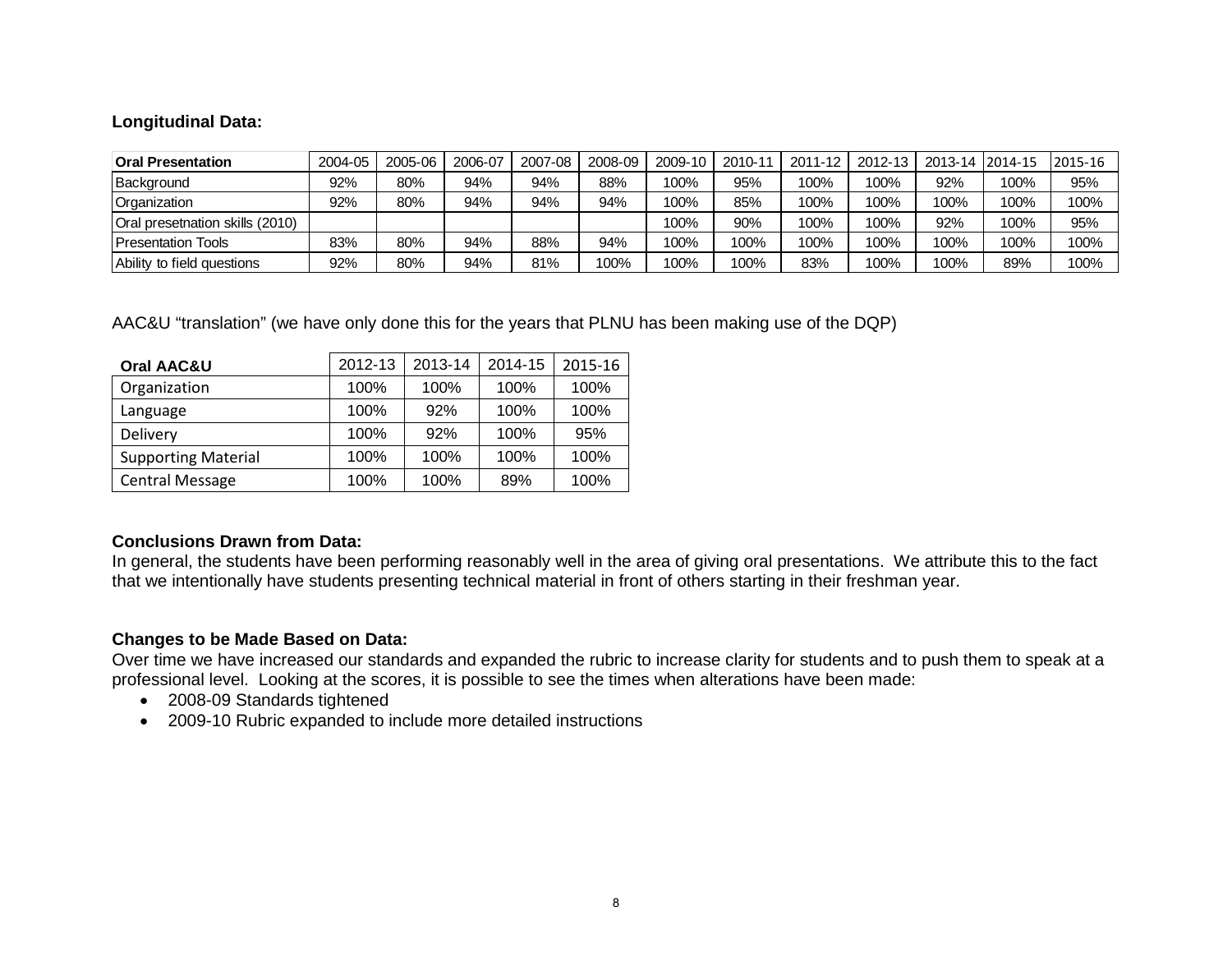**MICS Oral Presentation Rubric**

| <b>Criteria</b>                  |        | Outstanding                                                                                                             |        | <b>High Satisfactory</b>                                                                                                     |        | <b>Low Satisfactory</b>                                                                                                       |        | Unsatisfactory                                                                         |
|----------------------------------|--------|-------------------------------------------------------------------------------------------------------------------------|--------|------------------------------------------------------------------------------------------------------------------------------|--------|-------------------------------------------------------------------------------------------------------------------------------|--------|----------------------------------------------------------------------------------------|
| material                         | $\Box$ | Clearly knows material and key<br>facts by memory                                                                       | $\Box$ | Clearly knows key facts with a few<br>memory slips                                                                           | $\Box$ | Reads some information; knows<br>some facts from memory                                                                       | $\Box$ | Reads sentences from slides                                                            |
|                                  | $\Box$ | Expands on PPT slides                                                                                                   | $\Box$ | Some expansion on PPT slides                                                                                                 | $\Box$ | No expansion of PPT slide content                                                                                             | $\Box$ | Dependent on notes                                                                     |
| Command of<br>background m       | $\Box$ | Content appropriate for audience                                                                                        | $\Box$ | Partial audience adaptation of<br>content                                                                                    | $\Box$ | Little audience adaptation of<br>content                                                                                      | $\Box$ | Lacks audience adaptation of<br>content                                                |
|                                  | $\Box$ | Clear and concise outline                                                                                               | $\Box$ | Clear outline                                                                                                                | $\Box$ | Some sense of outline                                                                                                         | $\Box$ | No clear outline                                                                       |
| Organization                     | $\Box$ | Relevant graphics and key text<br>items on slides                                                                       | $\Box$ | Too much information on slides<br>(not concise)                                                                              | $\Box$ | Too much detailed information on<br>slides                                                                                    | $\Box$ | Slides are in paragraphed; too<br>much detailed information on one<br>slide            |
|                                  | $\Box$ | Presentation length is +/- 30<br>seconds of time limit                                                                  | $\Box$ | $+/-$ 1 minute of time limit                                                                                                 | $\Box$ | $+/- 1:30$ of time limit                                                                                                      | $\Box$ | +/- 2 minutes of time limit                                                            |
|                                  | $\Box$ | Clearly has practiced several<br>times; smooth transitions                                                              | $\Box$ | Has practiced but transitions are<br>not smooth                                                                              | $\Box$ | Has practiced presentation but<br>cannot verbally make transitions<br>between slides                                          | $\Box$ | Clearly did not practice<br>presentation; Does not anticipate<br>content of next slide |
|                                  | $\Box$ | Engages audience in content at<br>least twice and engagement is<br>well connected to talk (questions,<br>examples, etc) | $\Box$ | Engages audience at least once in<br>content (questions, examples, etc.)<br>and engagement is well connected<br>to the talk. | $\Box$ | Audience engagement at least<br>once with content (questions,<br>examples, etc.) but it is not well<br>connected to the talk. | $\Box$ | No audience involvement                                                                |
|                                  | $\Box$ | Free of disfluencies (ah, uhm)                                                                                          | $\Box$ | A few disfluencies (ah, umh, er)                                                                                             | $\Box$ | Many disfluencies (ah, umh, er)                                                                                               | $\Box$ | Disfluencies (ah, umh, er) detract<br>from presentation                                |
|                                  | $\Box$ | Is clearly heard in the room and<br>uses inflection for emphasis                                                        | $\Box$ | Can be understood most of the<br>time and uses some inflection                                                               | $\Box$ | Can sometimes be understood<br>and uses little inflection                                                                     | $\Box$ | Can not be heard and/or speaks<br>in a monotone                                        |
| Oral Presentation skills         | $\Box$ | Engaged audience through eye<br>contact                                                                                 | $\Box$ | Some engagement of audience<br>through eye contact                                                                           | $\Box$ | Infrequent eye contact                                                                                                        | $\Box$ | Little audience awareness or eye<br>contact                                            |
|                                  | $\Box$ | Engaged audience through<br>gestures                                                                                    | $\Box$ | Some engagement of audience<br>through gestures                                                                              | $\Box$ | Distracting gestures or mannerisms                                                                                            | $\Box$ | Frequent distracting gestures or<br>mannerisms                                         |
| entation                         | □      | PPT background is matched to<br>content, legible font, seamless<br>transitions                                          | $\Box$ | Appropriate PPT slide<br>backgrounds, transitions & font                                                                     | $\Box$ | Distracting PPT slide backgrounds<br>and transitions, font hard to read                                                       | $\Box$ | No attention given to PPT slide<br>backgrounds and transitions, font<br>illegible      |
| Presi<br>đ<br>ဖ<br>ioch<br>Tool  | $\Box$ | Graphics imbedded and matched<br>to topic, necessary hyperlinks<br>work                                                 | $\Box$ | Most graphics imbedded and<br>matched to topic, most necessary<br>hyperlinks work                                            | $\Box$ | Some inappropriate graphics or<br>use of PPT embellishments,<br>necessary hyperlinks don't work                               | $\Box$ | Distracting use of<br>embellishments, graphics not<br>connected to topic               |
| Ability to<br>field<br>questions | $\Box$ | Able to answer questions clearly<br>and without hesitation and<br>prepared material to answer<br>anticipated questions  | $\Box$ | Can answer all questions with<br>some hesitation                                                                             | $\Box$ | Able to answer half of the<br>questions with hesitation                                                                       | $\Box$ | Unable to answer any questions                                                         |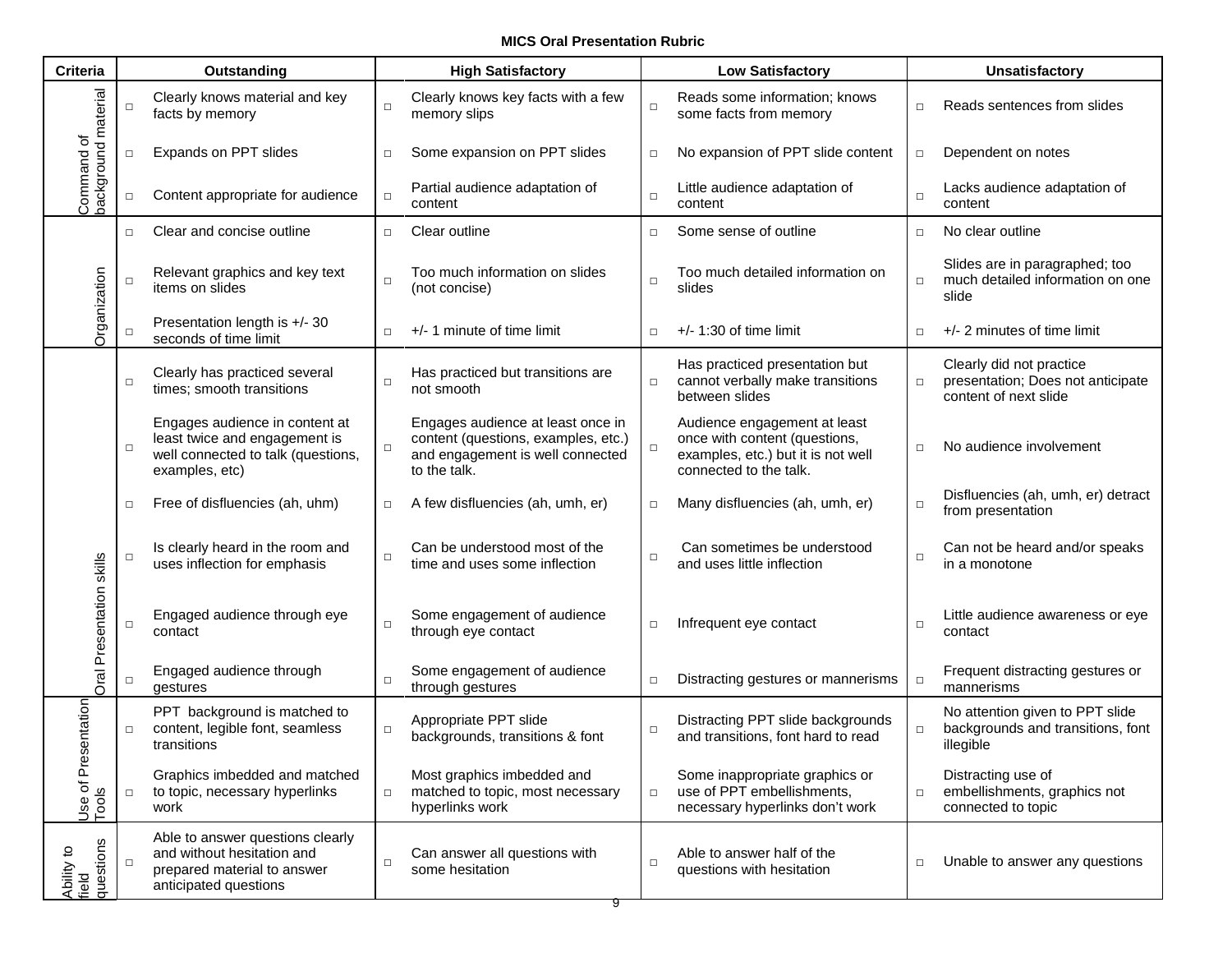# Translation between MICS and AAC&U Rubric

|                                                                             | <b>MICS Item</b>   |                        |
|-----------------------------------------------------------------------------|--------------------|------------------------|
| <b>MICS Category</b>                                                        | Position in Rubric | AAC&U Category         |
| Clear and concise outline                                                   | 4                  | Organization           |
| Relevant graphics and key text items on<br>slides                           | 5                  | Organization           |
| Presentation length is +/- 30 seconds of time<br>limit                      | 6                  | Organization           |
| <b>Expands on PPT slides</b>                                                | $\overline{2}$     | Language               |
| Content appropriate for audience                                            | 3                  | Language               |
| Engages audience                                                            | 8                  | Language               |
| Transitions                                                                 | $\overline{7}$     | Delivery               |
| Free of disfluencies (ah, uhm)                                              | 9                  | Delivery               |
| Is clearly heard in the room and uses<br>inflection for emphasis            | 10                 | Delivery               |
| Engaged audience through eye contact                                        | 11                 | Delivery               |
| Engaged audience through gestures                                           | 12                 | Delivery               |
| PPT background is matched to content,<br>legible font, seamless transitions | 13                 | Delivery               |
| Relevant graphics and key text items on<br>slides                           | 5                  | Supporting             |
| Graphics imbedded and matched to topic,<br>necessary hyperlinks work        | 14                 | Supporting             |
| Clearly knows material and key facts by<br>memory                           | 1                  | <b>Central Message</b> |
| Able to answer questions clearly and without<br>hesitation                  | 15                 | <b>Central Message</b> |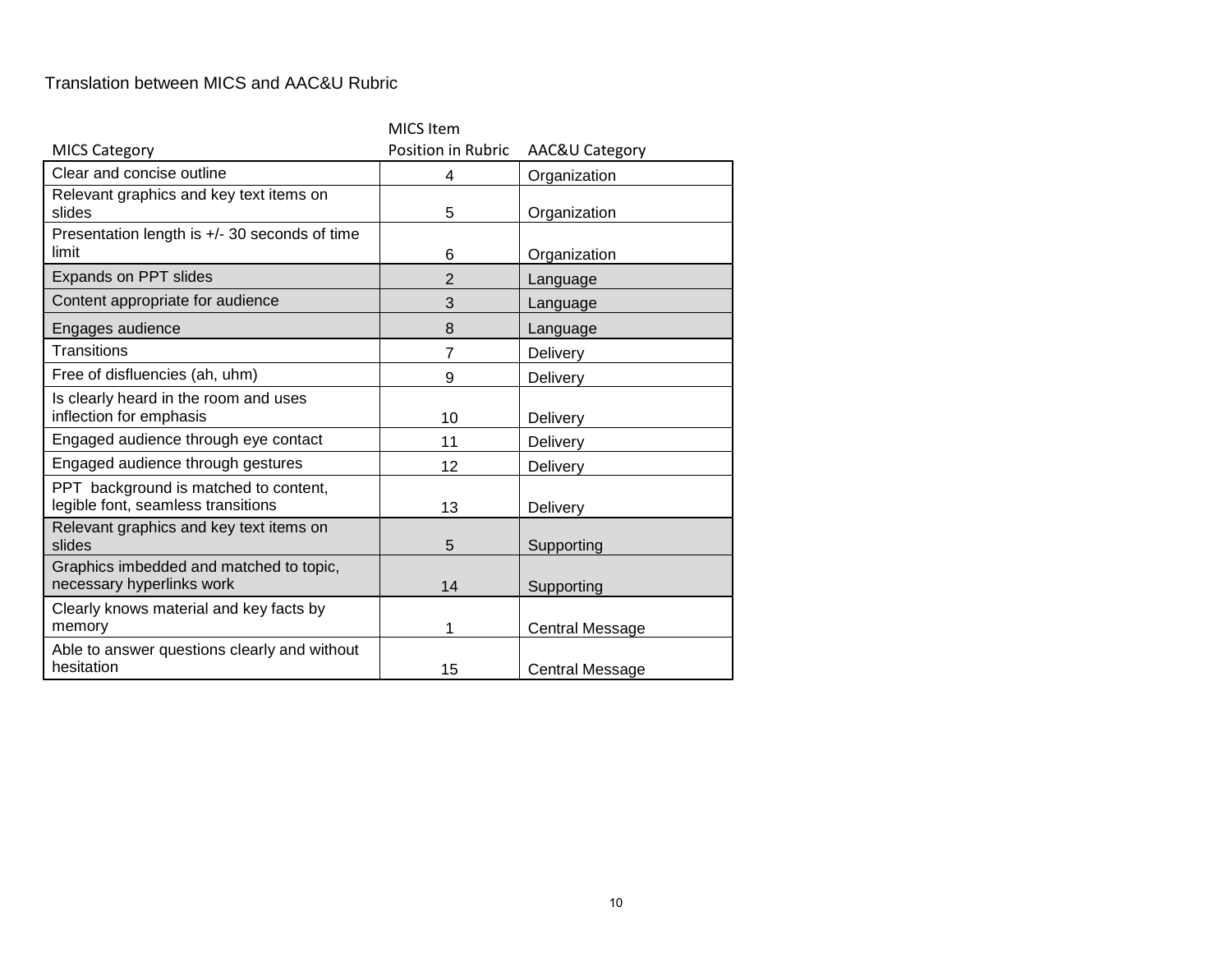# **AAC&U Value Rubric**

|                            | Capstone                                                                                                                                                                                                                                                                                                                                               | <b>Milestones</b><br>3                                                                                                                                                                                                                                                                                                    | <b>Milestones</b><br>$\mathcal{D}_{\mathcal{L}}$                                                                                                                                                                                                                                                                          | <b>Benchmark</b><br>1                                                                                                                                                                                                                                                                                                      |
|----------------------------|--------------------------------------------------------------------------------------------------------------------------------------------------------------------------------------------------------------------------------------------------------------------------------------------------------------------------------------------------------|---------------------------------------------------------------------------------------------------------------------------------------------------------------------------------------------------------------------------------------------------------------------------------------------------------------------------|---------------------------------------------------------------------------------------------------------------------------------------------------------------------------------------------------------------------------------------------------------------------------------------------------------------------------|----------------------------------------------------------------------------------------------------------------------------------------------------------------------------------------------------------------------------------------------------------------------------------------------------------------------------|
| Organization               | Organizational pattern (specific<br>introduction and conclusion,<br>sequenced material within the<br>body, and transitions) is clearly<br>and consistently observable and<br>is skillful and makes the content<br>of the presentation cohesive.                                                                                                        | Organizational pattern (specific<br>introduction and conclusion,<br>sequenced material within the<br>body, and transitions) is clearly<br>and consistently observable<br>within the presentation.                                                                                                                         | Organizational pattern (specific<br>introduction and conclusion,<br>sequenced material within the<br>body, and transitions) is<br>intermittently observable within<br>the presentation.                                                                                                                                   | Organizational pattern (specific<br>introduction and conclusion,<br>sequenced material within the<br>body, and transitions) is not<br>observable within the<br>presentation.                                                                                                                                               |
| Language                   | Language choices are<br>imaginative, memorable, and<br>compelling, and enhance the<br>effectiveness of the<br>presentation. Language in<br>presentation is appropriate to<br>audience.                                                                                                                                                                 | Language choices are thoughtful Language choices are mundane<br>and generally support the<br>effectiveness of the<br>presentation. Language in<br>presentation is appropriate to<br>audience.                                                                                                                             | and commonplace and partially<br>support the effectiveness of the<br>presentation. Language in<br>presentation is appropriate to<br>audience.                                                                                                                                                                             | Language choices are unclear<br>and minimally support the<br>effectiveness of the<br>presentation. Language in<br>presentation is not appropriate<br>to audience.                                                                                                                                                          |
| <b>Delivery</b>            | Delivery techniques (posture,<br>gesture, eye contact, and vocal<br>expressiveness) make the<br>presentation compelling, and<br>speaker appears polished and<br>confident.                                                                                                                                                                             | Delivery techniques (posture,<br>gesture, eye contact, and vocal<br>expressiveness) make the<br>presentation interesting, and<br>speaker appears comfortable.                                                                                                                                                             | Delivery techniques (posture,<br>gesture, eye contact, and vocal<br>expressiveness) make the<br>presentation understandable,<br>and speaker appears tentative.                                                                                                                                                            | Delivery techniques (posture,<br>gesture, eye contact, and vocal<br>expressiveness) detract from the<br>understandability of the<br>presentation, and speaker<br>appears uncomfortable.                                                                                                                                    |
| <b>Supporting Material</b> | A variety of types of<br>supporting materials<br>(explanations, examples,<br>illustrations, statistics, analogies,<br>quotations from relevant<br>authorities) make appropriate<br>reference to information or<br>analysis that significantly<br>supports the presentation or<br>establishes the presenter's<br>credibility/authority on the<br>topic. | Supporting materials<br>(explanations, examples,<br>illustrations, statistics, analogies,<br>quotations from relevant<br>authorities) make appropriate<br>reference to information or<br>analysis that generally supports<br>the presentation or establishes<br>the presenter's<br>credibility/authority on the<br>topic. | Supporting materials<br>(explanations, examples,<br>illustrations, statistics, analogies,<br>quotations from relevant<br>authorities) make appropriate<br>reference to information or<br>analysis that partially supports<br>the presentation or establishes<br>the presenter's<br>credibility/authority on the<br>topic. | Insufficient supporting<br>materials (explanations,<br>examples, illustrations, statistics,<br>analogies, quotations from<br>relevant authorities) make<br>reference to information or<br>analysis that minimally supports<br>the presentation or establishes<br>the presenter's<br>credibility/authority on the<br>topic. |
| <b>Central Message</b>     | Central message is compelling<br>(precisely stated, appropriately<br>repeated, memorable, and<br>strongly supported.)                                                                                                                                                                                                                                  | Central message is clear and<br>consistent with the supporting<br>material.                                                                                                                                                                                                                                               | Central message is basically<br>understandable but is not often<br>repeated and is not memorable.                                                                                                                                                                                                                         | Central message can be<br>deduced, but is not explicitly<br>stated in the presentation.                                                                                                                                                                                                                                    |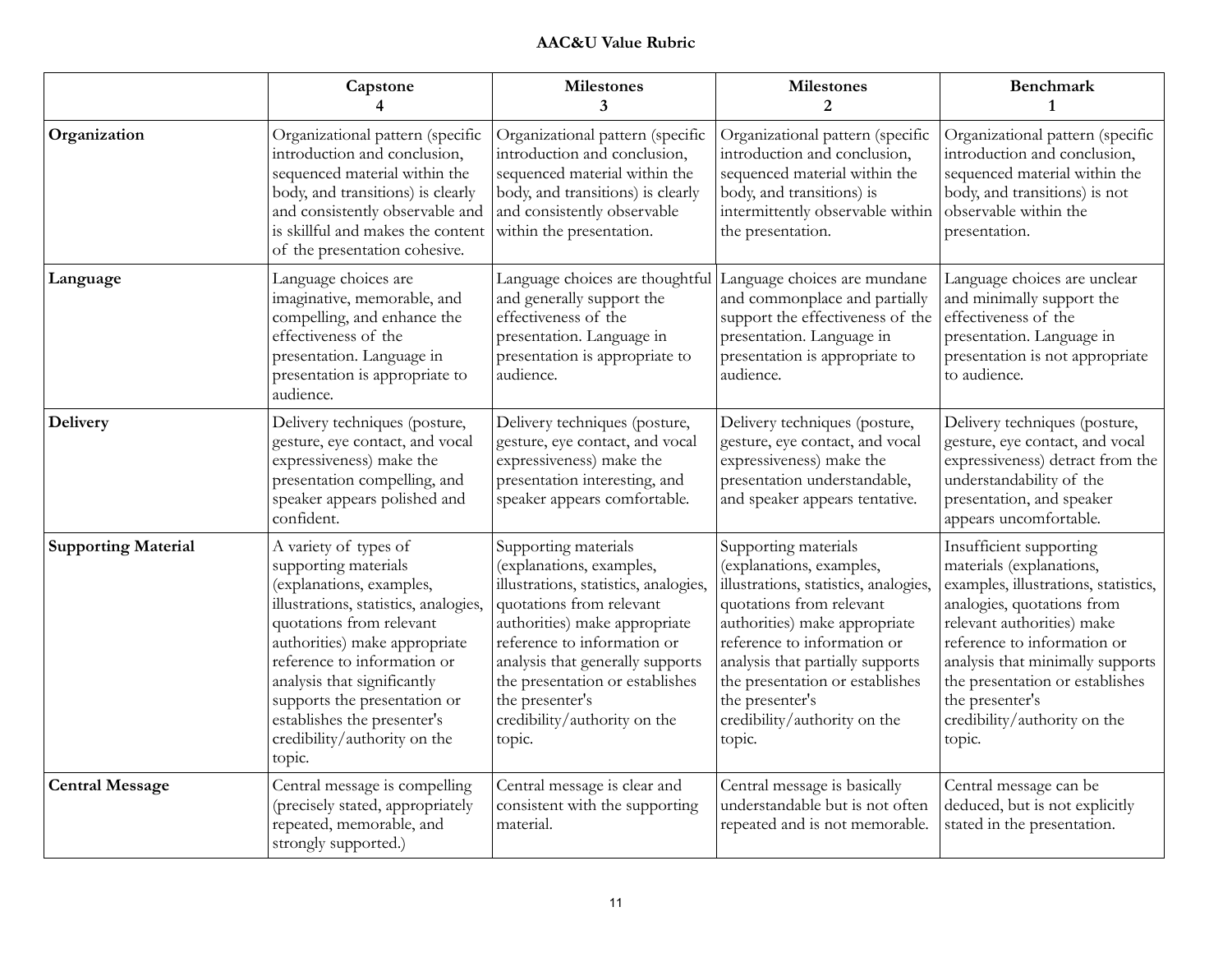**Learning Outcome:** Students will be able to understand and create arguments supported by quantitative evidence, and they can clearly communicate those arguments in a variety of formats (Quantitative Reasoning).

**Outcome Measure:** Annual: Each student will participate in the ETS Proficiency Profile exam.

**Criteria for Success:** 95% of the students will be Marginal or Proficient at Level 2.

### **Aligned with DQP Learning Areas (circle one or more):**

- 1. Specialized Knowledge
- 2. Broad Integrative Knowledge
- 3. Intellectual Skills/Core Competencies
- 4. Applied and Collaborative Learning, and
- 5. Civic and Global Learning

### **Longitudinal Data:**

|                                              |         | Percent 2.5 or Higher |
|----------------------------------------------|---------|-----------------------|
| <b>MICS Rubric</b>                           | 2014-15 | 2015-16               |
| Students will be able to formulate a         |         |                       |
| mathematical model from a verbal             | 44%     | 94%                   |
| description of a problem.                    |         |                       |
| Students will be able it solve non-routine   |         |                       |
| problems using logic and quantitative        | 100%    | 94%                   |
| techniques.                                  |         |                       |
| Students will be able to construct solutions |         |                       |
| to problems using computational              | 89%     | 82%                   |
| techniques.                                  |         |                       |

|                                  | Percentage at Marginal or Proficient     |      |      |      |  |  |  |
|----------------------------------|------------------------------------------|------|------|------|--|--|--|
| <b>ETS Proficiency Profile</b>   | 2012-13<br>2013-14<br>2015-16<br>2014-15 |      |      |      |  |  |  |
| <b>IETS Percentage - Level 2</b> | 100%                                     | 100% | 100% | 100% |  |  |  |

### **Conclusions Drawn from Data:**

When scoring the activity problems in 2014-15, we realized that some of the students had misinterpreted the question related to "formulate a mathematical model from a verbal description." This made the problem difficult to score. The assignment was revised in 2015-16. The university is using the ETS test to measure core competencies and that data is presented here as well. The students have done well in meeting benchmarks with both measures.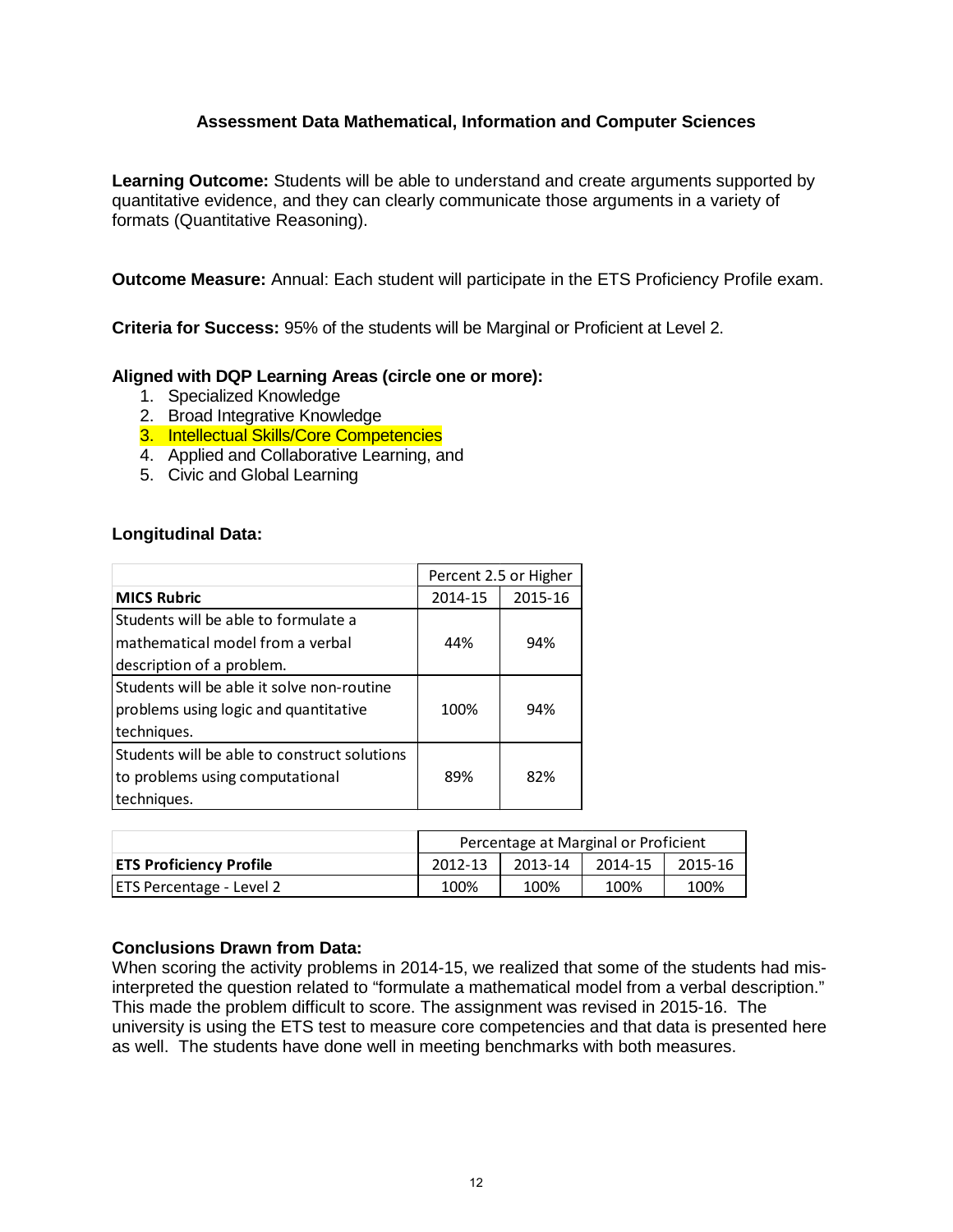### **Changes to be Made Based on Data:**

Revise the QL class activity. This was done and the students were more successful in 2015-16. Because of the nature of the disciplines in our department, our curriculum focuses a great deal on quantitative skills. We have found that a single rubric can not be created in a way that allows for the breadth of quantitative thinking and skills that we see in our senior projects and creating a class activity has seemed artificial. So we will be using the ETS exam as a measure of the core competency going forward.

### **Rubrics**

Activity Rubric (attached) ETS Proficiency Profile (no rubric involved)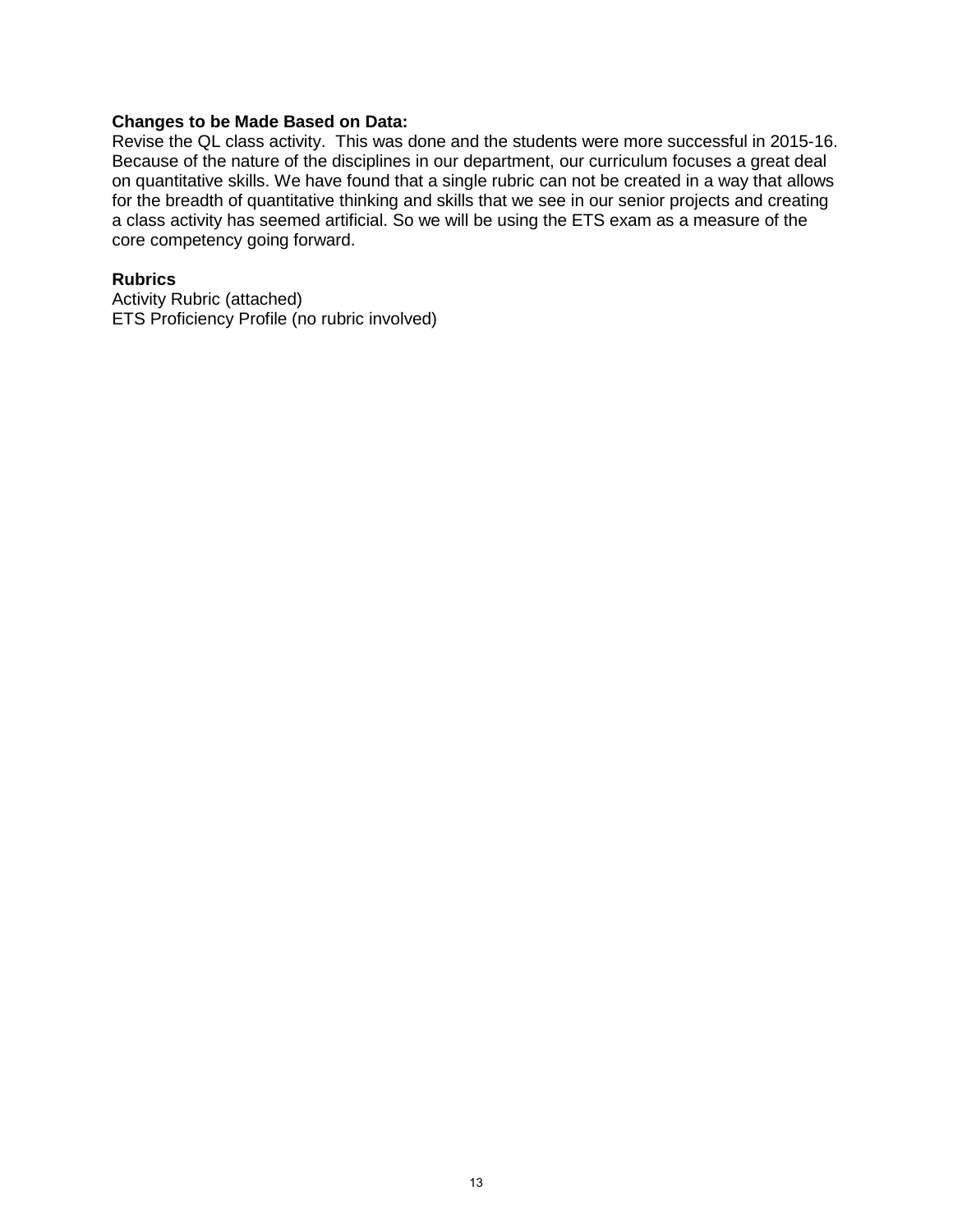# **Quantitative Reasoning Rubric (this is the same rubric we use for general education)**

|                      | Unsatisfactory | Low Satisfactory | Satisfactory    | <b>High Satisfactory</b> | Outstanding        |
|----------------------|----------------|------------------|-----------------|--------------------------|--------------------|
| Students will be     | Completely     | Missed more than | Missed one key  | Made a minor error       | Completely correct |
| able to formulate a  | incorrect      | one key step or  | step or concept |                          |                    |
| mathematical model   |                | concept          |                 |                          |                    |
| from a verbal        |                |                  |                 |                          |                    |
| description of a     |                |                  |                 |                          |                    |
| problem (#1 up to    |                |                  |                 |                          |                    |
| filling in formula). |                |                  |                 |                          |                    |
| Students will be     | Completely     | Missed more than | Missed one key  | Made a minor error       | Completely correct |
| able it solve non-   | incorrect      | one key step or  | step or concept |                          |                    |
| routine problems     |                | concept          |                 |                          |                    |
| using logic and      |                |                  |                 |                          |                    |
| quantitative         |                |                  |                 |                          |                    |
| techniques (#2).     |                |                  |                 |                          |                    |
| Students will be     | Completely     | Missed more than | Missed one key  | Made a minor error       | Completely correct |
| able to construct    | incorrect      | one key step or  | step or concept |                          |                    |
| solutions to         |                | concept          |                 |                          |                    |
| problems using       |                |                  |                 |                          |                    |
| computational        |                |                  |                 |                          |                    |
| techniques (#1       |                |                  |                 |                          |                    |
| computation of       |                |                  |                 |                          |                    |
| payment).            |                |                  |                 |                          |                    |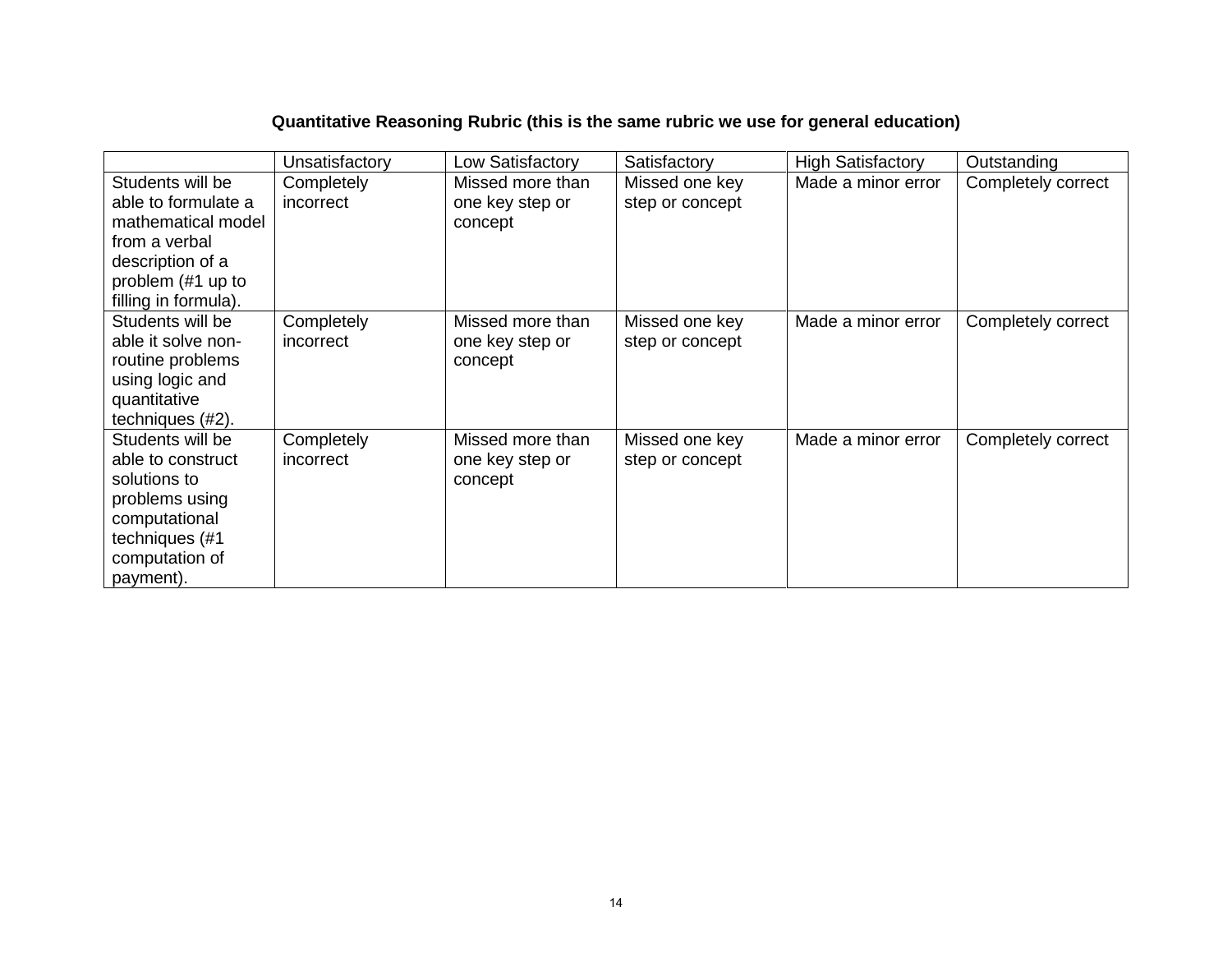Translation between AAC&U Value Rubric and MICS Quantitative Literacy Rubric

Note that the main reason that our department has chosen to not use the AAC&U rubric is that the underlying assumption of the rubric is that students are working with statistical information and are writing text about that statistical information. There is a great deal more to quantitative literacy than statistics and writing about data.

| <b>MICS Category</b>                                                                                 | AAC&U Category                                                                                                                                                                                                 |
|------------------------------------------------------------------------------------------------------|----------------------------------------------------------------------------------------------------------------------------------------------------------------------------------------------------------------|
|                                                                                                      | Interpretation<br>Ability to explain information presented in<br>mathematical forms (e.g., equations, graphs,<br>diagrams, tables, words)                                                                      |
| Students will be able to formulate a<br>mathematical model from a verbal<br>description of a problem | Representation<br>Ability to convert relevant information into<br>various mathematical forms (e.g., equations,<br>graphs, diagrams, tables, words)                                                             |
| Students will be able to construct solutions<br>to problems using computational<br>techniques        | <b>Calculation</b>                                                                                                                                                                                             |
|                                                                                                      | <b>Application / Analysis</b><br>Ability to make judgments and draw<br>appropriate conclusions based on the<br>quantitative analysis of data, while recognizing<br>the limits of this analysis                 |
|                                                                                                      | <b>Assumptions</b><br>Ability to make and evaluate important<br>assumptions in estimation, modeling, and data<br>analysis                                                                                      |
|                                                                                                      | <b>Communication</b><br>Expressing quantitative evidence in support of<br>the argument or purpose of the work (in terms<br>of what evidence is used and how it is<br>formatted, presented, and contextualized) |
| Students will be able it solve non-routine<br>problems using logic and quantitative<br>techniques    |                                                                                                                                                                                                                |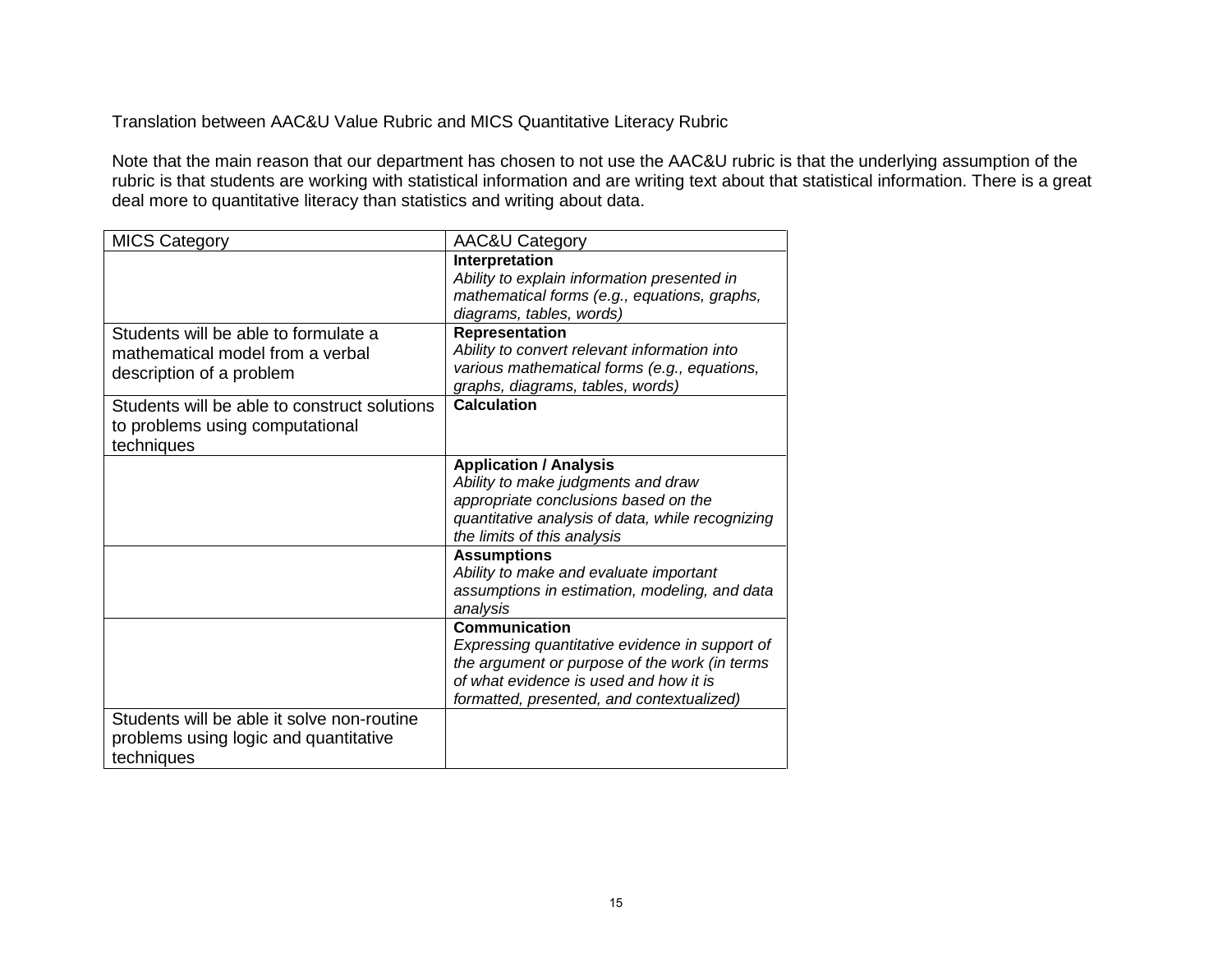# **AAC&U Value Rubric**

|                                                                                                                                                                                                         | Capstone                                                                                                                                                                                                                                                                                                           | <b>Milestones</b><br>3                                                                                                                                                                                                          | <b>Milestones</b><br>$\overline{c}$                                                                                                                                                                                                                                                                 | <b>Benchmark</b>                                                                                                                                                                                                                                                                                                                           |
|---------------------------------------------------------------------------------------------------------------------------------------------------------------------------------------------------------|--------------------------------------------------------------------------------------------------------------------------------------------------------------------------------------------------------------------------------------------------------------------------------------------------------------------|---------------------------------------------------------------------------------------------------------------------------------------------------------------------------------------------------------------------------------|-----------------------------------------------------------------------------------------------------------------------------------------------------------------------------------------------------------------------------------------------------------------------------------------------------|--------------------------------------------------------------------------------------------------------------------------------------------------------------------------------------------------------------------------------------------------------------------------------------------------------------------------------------------|
| Interpretation<br>Ability to explain information presented in<br>mathematical forms (e.g., equations, graphs,<br>diagrams, tables, words)                                                               | Provides accurate explanations of<br>information presented in<br>mathematical forms. Makes<br>appropriate inferences based on that<br>information. For example, accurately<br>explains the trend data shown in a graph<br>and makes reasonable predictions regarding<br>what the data suggest about future events. | Provides accurate explanations of<br>information presented in<br>mathematical forms. For instance,<br>accurately explains the trend data shown in<br>a graph.                                                                   | Provides somewhat accurate<br>explanations of information<br>presented in mathematical forms, but<br>occasionally makes minor errors<br>related to computations or units. For<br>instance, accurately explains trend data<br>shown in a graph, but may miscalculate the<br>slope of the trend line. | Attempts to explain information<br>presented in mathematical forms, but<br>draws incorrect conclusions about<br>what the information means. For<br>example, attempts to explain the trend data<br>shown in a graph, but will frequently<br>misinterpret the nature of that trend,<br>perhaps by confusing positive and negative<br>trends. |
| Representation<br>Ability to convert relevant information into<br>various mathematical forms (e.g., equations,<br>graphs, diagrams, tables, words)                                                      | Skillfully converts relevant<br>information into an insightful<br>mathematical portrayal in a way that<br>contributes to a further or deeper<br>understanding.                                                                                                                                                     | Competently converts relevant<br>information into an appropriate and<br>desired mathematical portrayal.                                                                                                                         | Completes conversion of<br>information but resulting<br>mathematical portrayal is only<br>partially appropriate or accurate.                                                                                                                                                                        | Completes conversion of<br>information but resulting<br>mathematical portrayal is<br>inappropriate or inaccurate.                                                                                                                                                                                                                          |
| Calculation                                                                                                                                                                                             | Calculations attempted are essentially<br>all successful and sufficiently<br>comprehensive to solve the problem.<br>Calculations are also presented<br>elegantly (clearly, concisely, etc.)                                                                                                                        | Calculations attempted are essentially<br>all successful and sufficiently<br>comprehensive to solve the problem.                                                                                                                | Calculations attempted are either<br>unsuccessful or<br>represent only a portion of the<br>calculations required to<br>comprehensively solve the problem.                                                                                                                                           | Calculations are attempted but are<br>both unsuccessful and are not<br>comprehensive.                                                                                                                                                                                                                                                      |
| Application / Analysis<br>Ability to make judgments and draw<br>appropriate conclusions based on the<br>quantitative analysis of data, while<br>recognizing the limits of this analysis                 | Uses the quantitative analysis of data<br>as the basis for deep and thoughtful<br>judgments, drawing insightful,<br>carefully qualified conclusions from<br>this work.                                                                                                                                             | Uses the quantitative analysis of data<br>as the basis for competent<br>judgments, drawing reasonable and<br>appropriately qualified conclusions<br>from this work.                                                             | Uses the quantitative analysis of data<br>as the basis for workmanlike (without<br>inspiration or nuance, ordinary)<br>judgments, drawing plausible<br>conclusions from this work.                                                                                                                  | Uses the quantitative analysis of data<br>as the basis for tentative, basic<br>judgments, although is hesitant or<br>uncertain about drawing conclusions<br>from this work.                                                                                                                                                                |
| Assumptions<br>Ability to make and evaluate important<br>assumptions in estimation, modeling, and<br>data analysis                                                                                      | Explicitly describes assumptions and<br>provides compelling rationale for<br>why each assumption is appropriate.<br>Shows awareness that confidence in<br>final conclusions is limited by the<br>accuracy of the assumptions.                                                                                      | Explicitly describes assumptions and<br>provides compelling rationale for<br>why assumptions are appropriate.                                                                                                                   | Explicitly describes assumptions.                                                                                                                                                                                                                                                                   | Attempts to describe assumptions.                                                                                                                                                                                                                                                                                                          |
| Communication<br>Expressing quantitative evidence in support<br>of the argument or purpose of the work (in<br>terms of what evidence is used and how it is<br>formatted, presented, and contextualized) | Uses quantitative information in<br>connection with the argument or<br>purpose of the work, presents it in<br>an effective format, and explicates it<br>with consistently high quality.                                                                                                                            | Uses quantitative information in<br>connection with the argument or<br>purpose of the work, though data<br>may be presented in a less than<br>completely effective format or some<br>parts of the explication may be<br>uneven. | Uses quantitative information, but<br>does not effectively connect it to the<br>argument or purpose of the work.                                                                                                                                                                                    | Presents an argument for which<br>quantitative evidence is pertinent, but<br>does not provide adequate explicit<br>numerical support. (May use quasi-<br>quantitative words such as "many,"<br>"few," "increasing," "small," and the<br>like in place of actual quantities.)                                                               |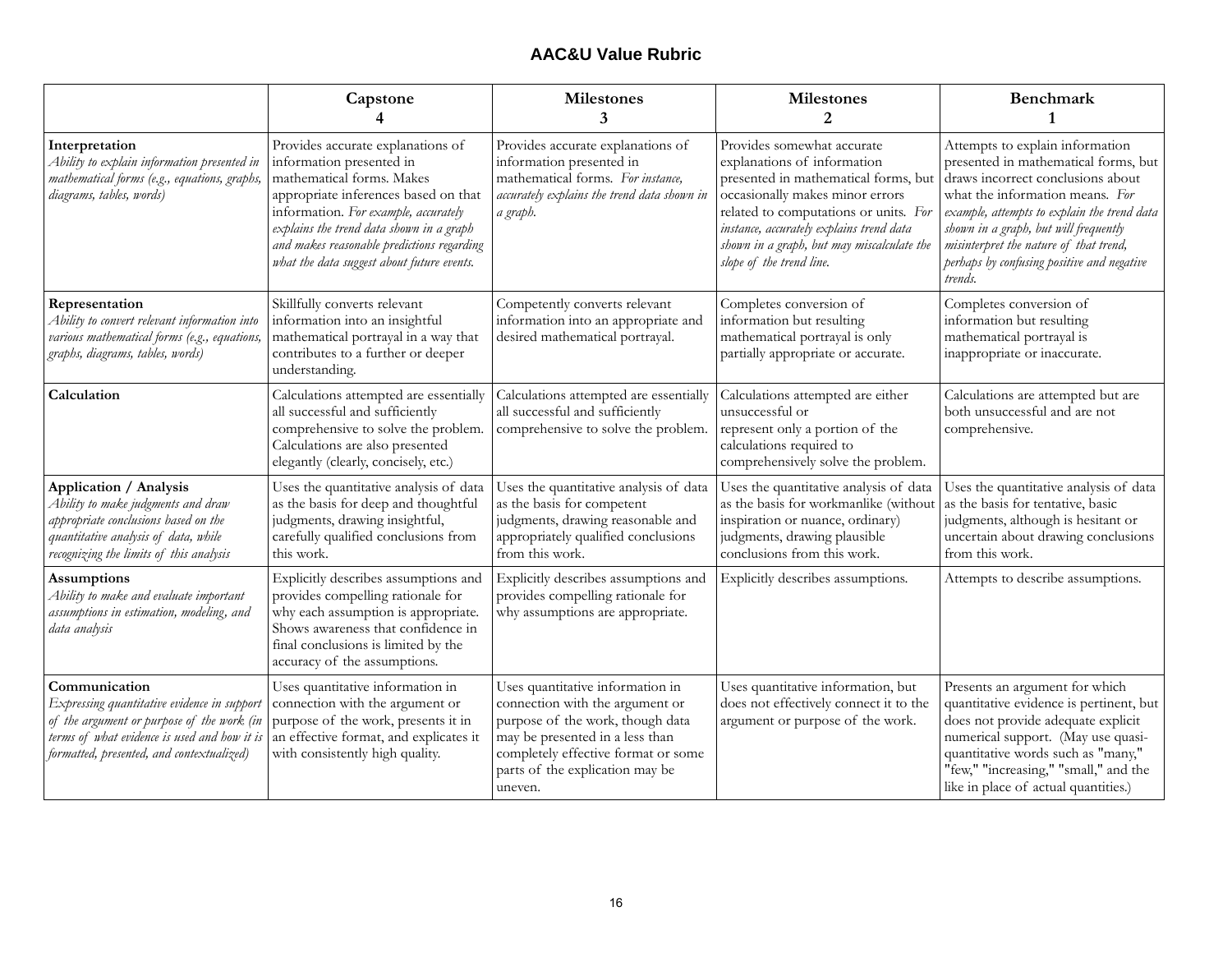**Learning Outcome:** Students will be able to write about their work with precision, clarity and organization (Written Communication).

### **Outcome Measure:**

Annual: Each student will be required to write a paper on a topic in their field as a part of their participation in the Senior Seminar. The audience for this talk will include department faculty, fellow students and possibly some alumni. The students will be given the evaluation criteria in advance of their presentation and will be rated by the faculty using a rubric with a scale of 4 (outstanding) to 1 (unsatisfactory) in the following areas:

- Bibliography and other supporting documentation
- Organization
- Grammar and spelling
- Depth of information
- Clarity of writing

Note that the department has a mapping between its rubric and the AAC&U Written Communication Value Rubric.

Annual: ETS Proficiency Profile.

**Criteria for Success:** 80% of the students should have an average score of at least 2.5 in each of the major areas in the department rubric. This translates to 80% of the students being above a 3.5 in the AAC&U rubric.

ETS: 85% of our students will be marginal or proficient on the Level 2 Writing test.

Our translation from our data to the AAC&U is included. Our department continues to provide the students with our departmental rubric because it has been developed over many years and works effectively with our majors

### **Aligned with DQP Learning Areas (circle one or more):**

- 1. Specialized Knowledge
- 2. Broad Integrative Knowledge
- 3. Intellectual Skills/Core Competencies
- 4. Applied and Collaborative Learning, and
- 5. Civic and Global Learning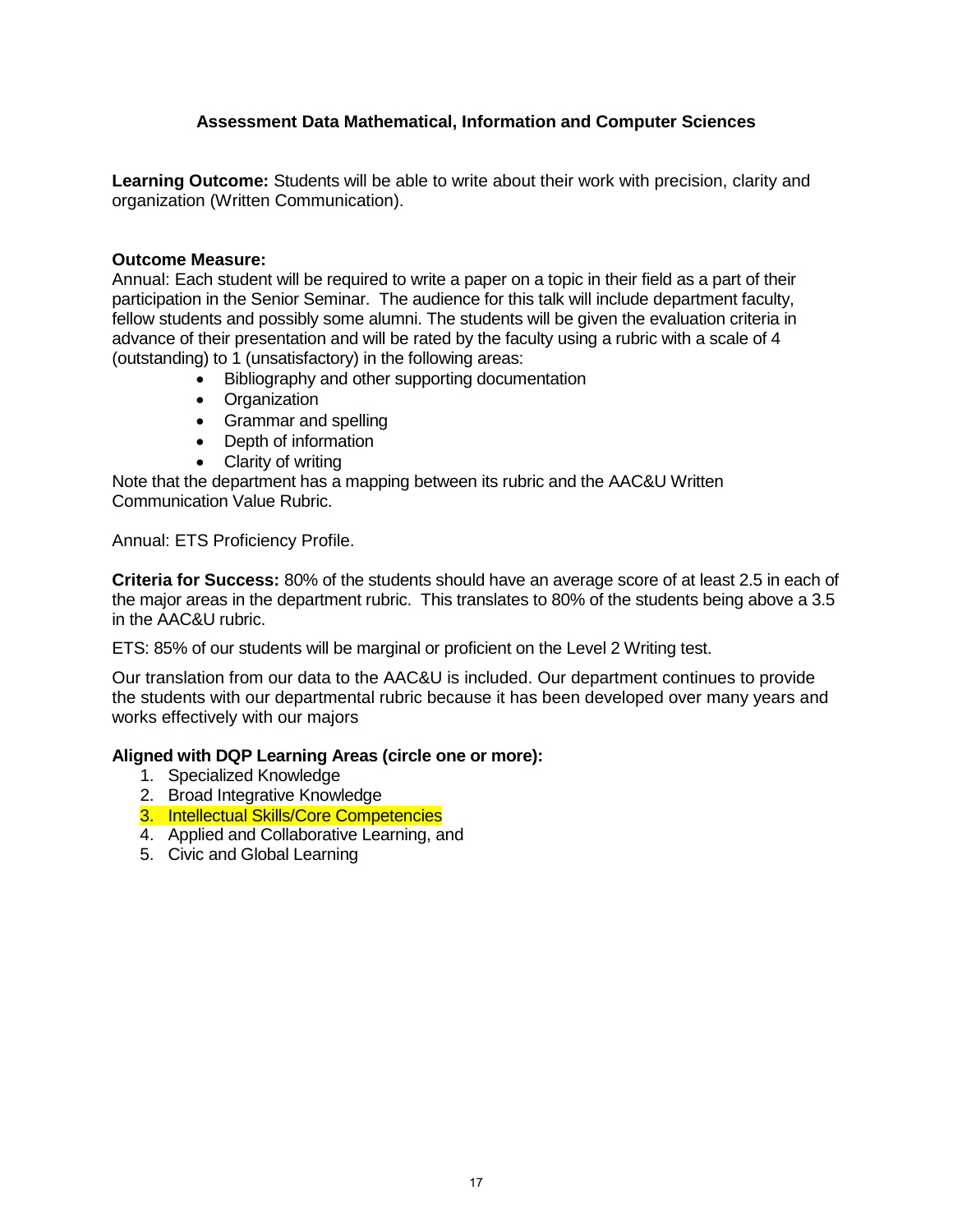# **Longitudinal Data:**

| <b>Written Report</b>           | 2004-05 | 2005-06 | 2006-07 | 2007-08 | 2008-09 | 2009-10 | 2010-11 | 2011-12 | 2012-13 | 2013-14 | 2014-15 2015-16 |      |
|---------------------------------|---------|---------|---------|---------|---------|---------|---------|---------|---------|---------|-----------------|------|
| <b>Bibliography and support</b> | 82%     | 60%     | 88%     | 69%     | 75%     | 88%     | 55%     | 93%     | 100%    | 100%    | 100%            | 89%  |
| Organization                    | 91%     | 87%     | 94%     | 100%    | 88%     | 63%     | 65%     | 93%     | 100%    | 100%    | 100%            | 100% |
| Grammar and Spelling            | 91%     | 73%     | 88%     | 94%     | 75%     | 81%     | 60%     | 79%     | 100%    | 92%     | 89%             | 84%  |
| Depth of Information            | 82%     | 60%     | 88%     | 81%     | 88%     | 88%     | 50%     | 93%     | 91%     | 77%     | 78%             | 89%  |
| <b>Clarity of Writing</b>       | 82%     | 80%     | 94%     | 94%     | 69%     | 81%     | 70%     | 79%     | 91%     | 77%     | 78%             | 89%  |

AAC&U "translation" (we have only done this for the years that PLNU has been making use of the DQP)

| <b>Written AAC&amp;U</b>   | 2012-13 | 2013-14 | 2014-15 | 2015-16 |
|----------------------------|---------|---------|---------|---------|
| Organization               | 100%    | 100%    | 100%    | 89%     |
| Language                   | 100%    | 92%     | 100%    | 89%     |
| Delivery                   | 100%    | 92%     | 100%    | 100%    |
| <b>Supporting Material</b> | 100%    | 100%    | 100%    | 89%     |
| <b>Central Message</b>     | 100%    | 100%    | 89%     | 84%     |

|                                | Percentage at Marginal or Proficient |                                       |      |     |  |  |
|--------------------------------|--------------------------------------|---------------------------------------|------|-----|--|--|
| Written ETS                    |                                      | 2012-13   2013-14   2014-15   2015-16 |      |     |  |  |
| <b>ETS Proficiency Profile</b> | 60%                                  | 85%                                   | 100% | 89% |  |  |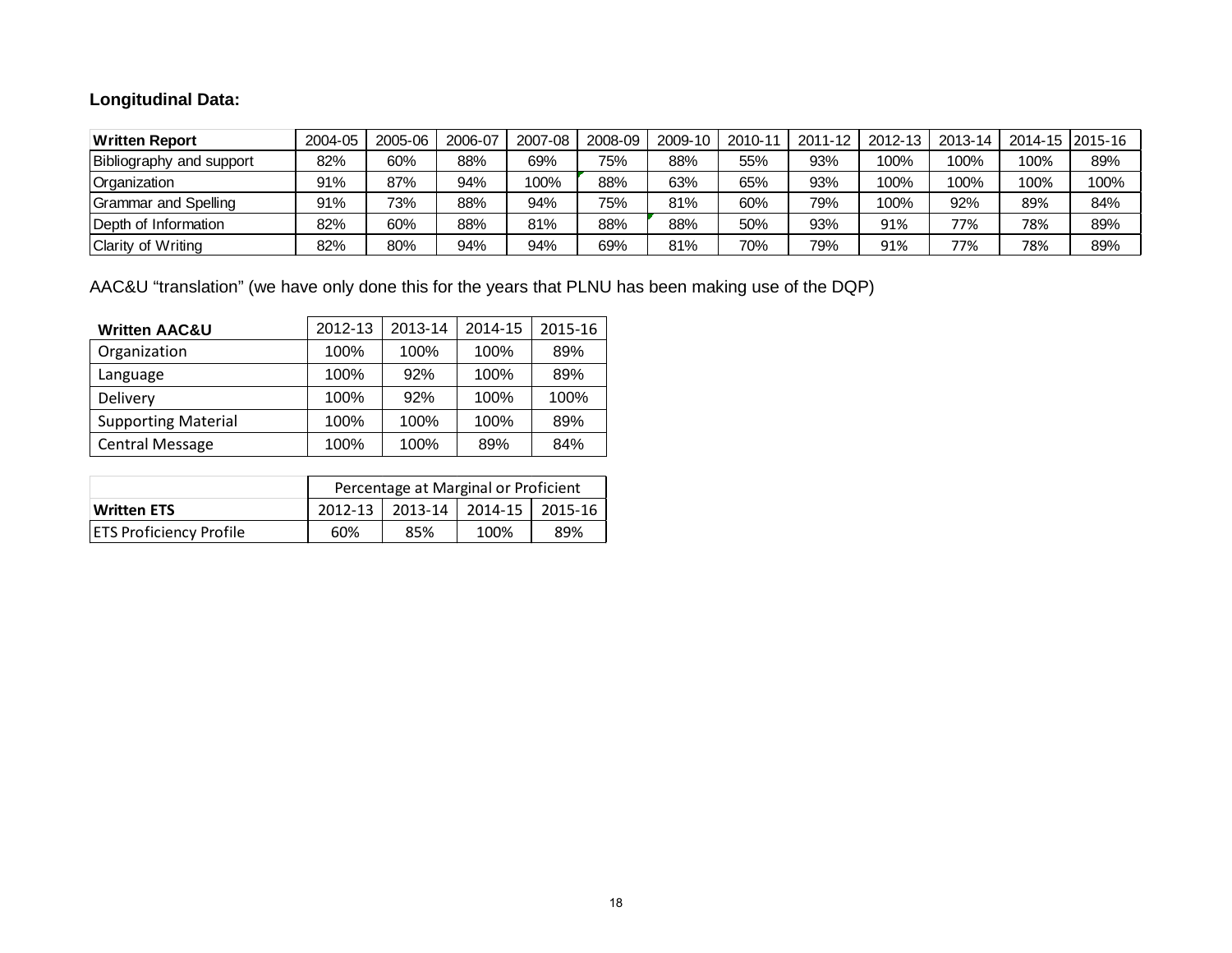## **Conclusions Drawn from Data:**

In general, the students have been performing reasonably well in writing technical reports. We still some weaknesses in the quality of their writing and the use of their source material. The sample size for ETS in the first year was extremely small so we are not particularly concerned about the fact that the score was below the benchmark.

### **Changes to be Made Based on Data:**

Over time we have increased our standards and expanded the rubric to increase clarity for students and to push them to speak at a professional level. Looking at the scores, it is possible to see the times when alterations have been made:

- 2008-09 Standards tightened
- 2009-10 Rubric expanded to include more detailed instructions
- In 2014-15 we instituted a literature review assignment to strengthen the students' capacity for using resources and identifying why the resources are relevant. This assignment needs to be adjusted, but seems to have helped students to understand their work.

In addition, the university has just changed general education requirements so that students will take an upper division literature class. We hope that this further exposure to formal writing later in their academic career will help to strengthen our students' writing.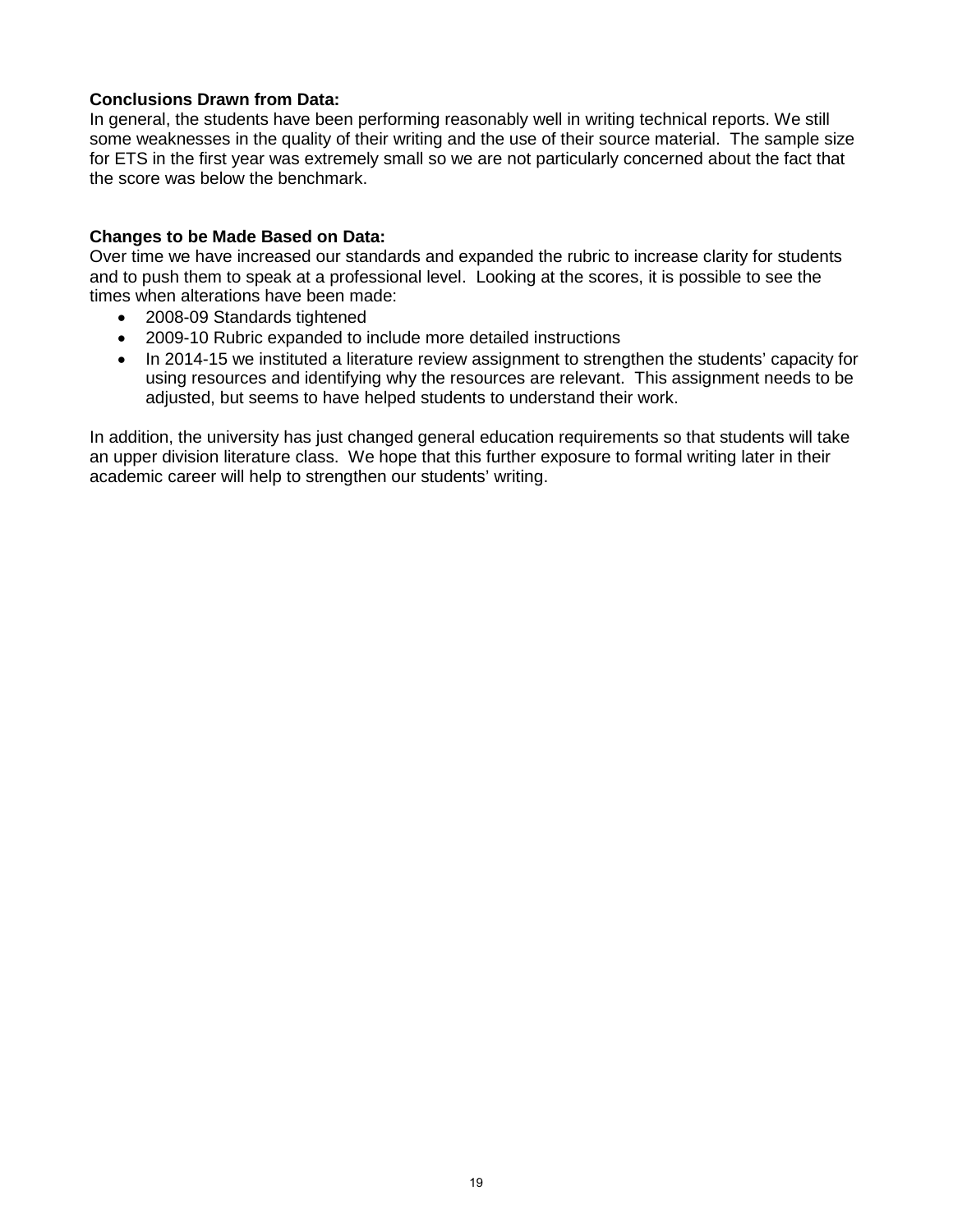# **MICS Written Presentation Rubric**

| <b>Criteria</b>                             | Outstanding |                                                                                                          |        | <b>High Satisfactory</b>                                                                |        | <b>Low Satisfactory</b>                                                                     | <b>Unsatisfactory</b> |                                                                           |
|---------------------------------------------|-------------|----------------------------------------------------------------------------------------------------------|--------|-----------------------------------------------------------------------------------------|--------|---------------------------------------------------------------------------------------------|-----------------------|---------------------------------------------------------------------------|
|                                             | $\Box$      | Multiple references from<br>distinct reputable sources                                                   | $\Box$ | Most references from distinct<br>reputable sources                                      | □      | Some references from reputable<br>sources                                                   | $\Box$                | No bibliography or all references<br>from untrusted sites on the internet |
| Bibliography and<br>supporting<br>documents | □           | References cited in the body of<br>the document                                                          | □      | Some citation of references in<br>the body of the document                              | □      | Limited citation of references in<br>the body of the document                               | □                     | No citation of references in the body<br>of the document                  |
|                                             | □           | Conveys a central theme with<br>all ideas connected,<br>arrangement of ideas clearly<br>related to topic | $\Box$ | Conveys a central idea or topic<br>with some ideas connected to<br>the topic            | $\Box$ | Attempts to focus on an idea or<br>topic with many ideas not<br>connected to the topic      | □                     | Has little or no focus on central idea<br>or topic                        |
|                                             | $\Box$      | Clear introduction, body (with<br>sections), and conclusion<br>includes summary and closure              | $\Box$ | Includes introduction, body and<br>conclusion                                           | □      | Introduction, body, conclusion<br>detectable but not clear                                  | □                     | Introduction, body or conclusion<br>absent                                |
| Organization                                | $\Box$      | Includes both an abstract and<br>table of contents                                                       | □      | Includes abstract and table of<br>contents (one partial and one<br>complete)            | □      | Includes partial abstract and<br>partial table of contents                                  | □                     | No abstract or table of contents                                          |
|                                             | □           | No use of first- person tense                                                                            | □      | Few uses of the first-person<br>tense                                                   | □      | Several uses of the first- person<br>tense                                                  | □                     | Written in first-person tense                                             |
| Grammar and<br>spelling                     | $\Box$      | No grammatical or spelling<br>errors                                                                     | □      | Few grammatical and spelling<br>errors                                                  | □      | Some grammatical and spelling<br>errors                                                     | □                     | Many grammatical and spelling<br>errors                                   |
|                                             | □           | Appropriately synthesizes<br>information from multiple<br>distinct sources                               | □      | Synthesis of information from at<br>least three distinct sources                        | □      | Synthesis of information from at<br>least two distinct sources                              | □                     | Summary reporting of information<br>without synthesis                     |
| Depth of information                        | $\Box$      | Draws conclusions and<br>personal insights from<br>synthesis                                             | □      | At least two personal insights or<br>conclusions stated                                 | □      | At least one personal insight or<br>conclusion stated                                       | □                     | No personal insights                                                      |
|                                             | $\Box$      | Has the minimum number of<br>pages including penalty pages;<br>subject coverage is excellent             | $\Box$ | Has the minimum number of<br>pages including penalty pages;<br>subject coverage is good | □      | Has the minimum number of<br>pages including penalty pages;<br>subject coverage is adequate | □                     | Does not have the minimum<br>number of pages including penalty<br>pages   |
|                                             | $\Box$      | Sentences flow                                                                                           | $\Box$ | Good sentence structure                                                                 | $\Box$ | Occasional poor sentence<br>structure                                                       | $\Box$                | Frequent poor sentence structure                                          |
| Clarity of writing                          | $\Box$      | Smooth transitions between<br>paragraphs                                                                 | $\Box$ | Adequate transitions between<br>paragraphs                                              | □      | Transitions between paragraphs<br>unclear                                                   | □                     | Lacked transitions between<br>paragraphs                                  |
|                                             | □           | Any and all terms and<br>acronyms are defined                                                            | □      | Most terms and acronyms are<br>defined                                                  | □      | Some terms and acronyms are<br>defined                                                      | □                     | Many terms and acronyms are<br>undefined                                  |
|                                             | $\Box$      | Provides evidence to support<br>points                                                                   | $\Box$ | Lacks support for some points                                                           | □      | Provides minimal support for<br>points                                                      | □                     | Ideas not supported                                                       |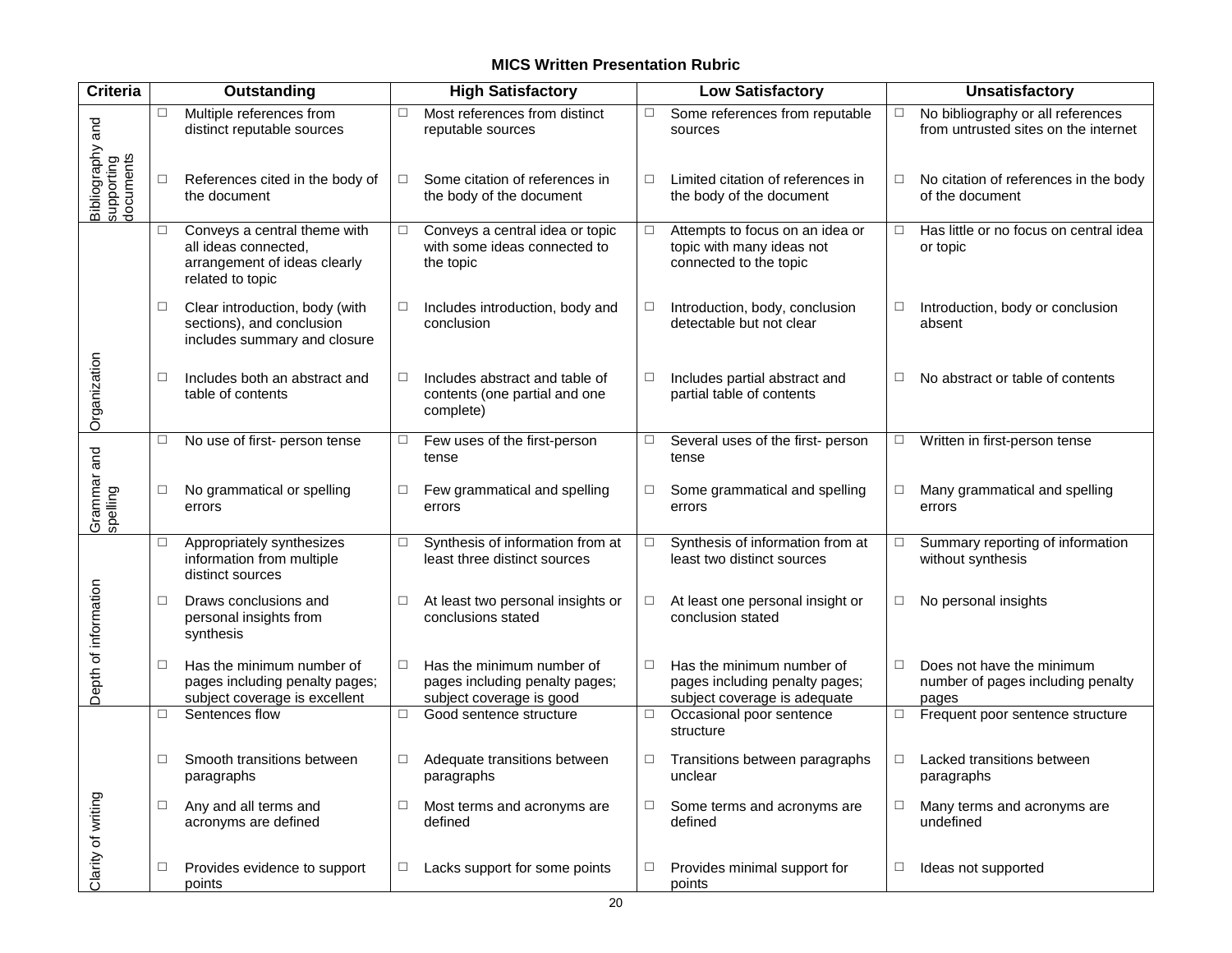# Translation between MICS and AAC&U Rubric

| <b>MICS Category</b>                                                                      | <b>MICS Item Position</b><br>in Rubric | AAC&U Category |
|-------------------------------------------------------------------------------------------|----------------------------------------|----------------|
| Conveys a central theme with all ideas<br>connected, arrangement of ideas clearly related |                                        |                |
| to topic                                                                                  | 3                                      | Purpose        |
| Appropriately synthesizes information from<br>multiple distinct sources                   | 8                                      | Development    |
| Draws conclusions and personal insights from<br>synthesis                                 | 9                                      | Development    |
| Has the minimum number of pages including<br>penalty pages; subject coverage is excellent | 10                                     | Development    |
| Provides evidence to support points                                                       | 14                                     | Development    |
| Clear introduction, body (with sections), and<br>conclusion includes summary and closure  | 4                                      | Genre          |
| Includes both an abstract and table of contents                                           | 5                                      | Genre          |
| Multiple references from distinct reputable<br>sources                                    | $\mathbf{1}$                           | Source         |
| References cited in the body of the document                                              | $\overline{2}$                         | Source         |
| No use of first- person tense                                                             | 6                                      | Syntax         |
| No grammatical or spelling errors                                                         | $\overline{7}$                         | Syntax         |
| Sentences flow                                                                            | 11                                     | Syntax         |
| Smooth transitions between paragraphs                                                     | 12                                     | Syntax         |
| Any and all terms and acronyms are defined                                                | 13                                     | Syntax         |